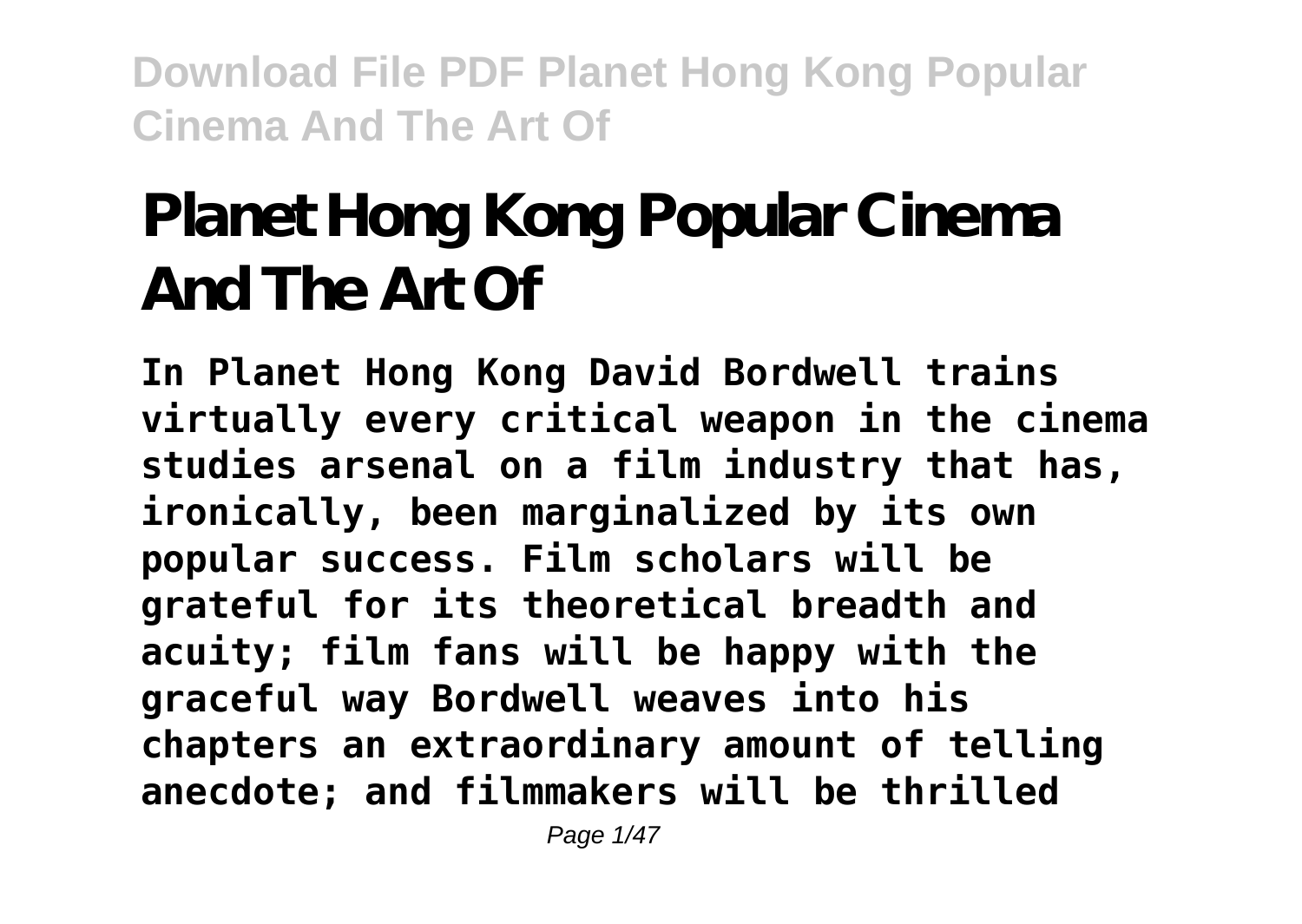**with his wonderfully revealing frame-by-frame analyses of Hong Kong cinema's most exemplary moments.**

**Staging and style -- Feuillade, or, Storytelling -- Mizoguchi, or, Modulation -- Angelopoulos, or, Melancholy -- Hou, or, Constraints -- Staging and stylistics. Presents a study of how contemporary entertainment technologies and media shape our encounters with movies. This book explores topics, such as home theater, film collecting, classic Hollywood movie reruns, repeat viewings, and Internet film parodies, providing a multifaceted view of the** Page 2/47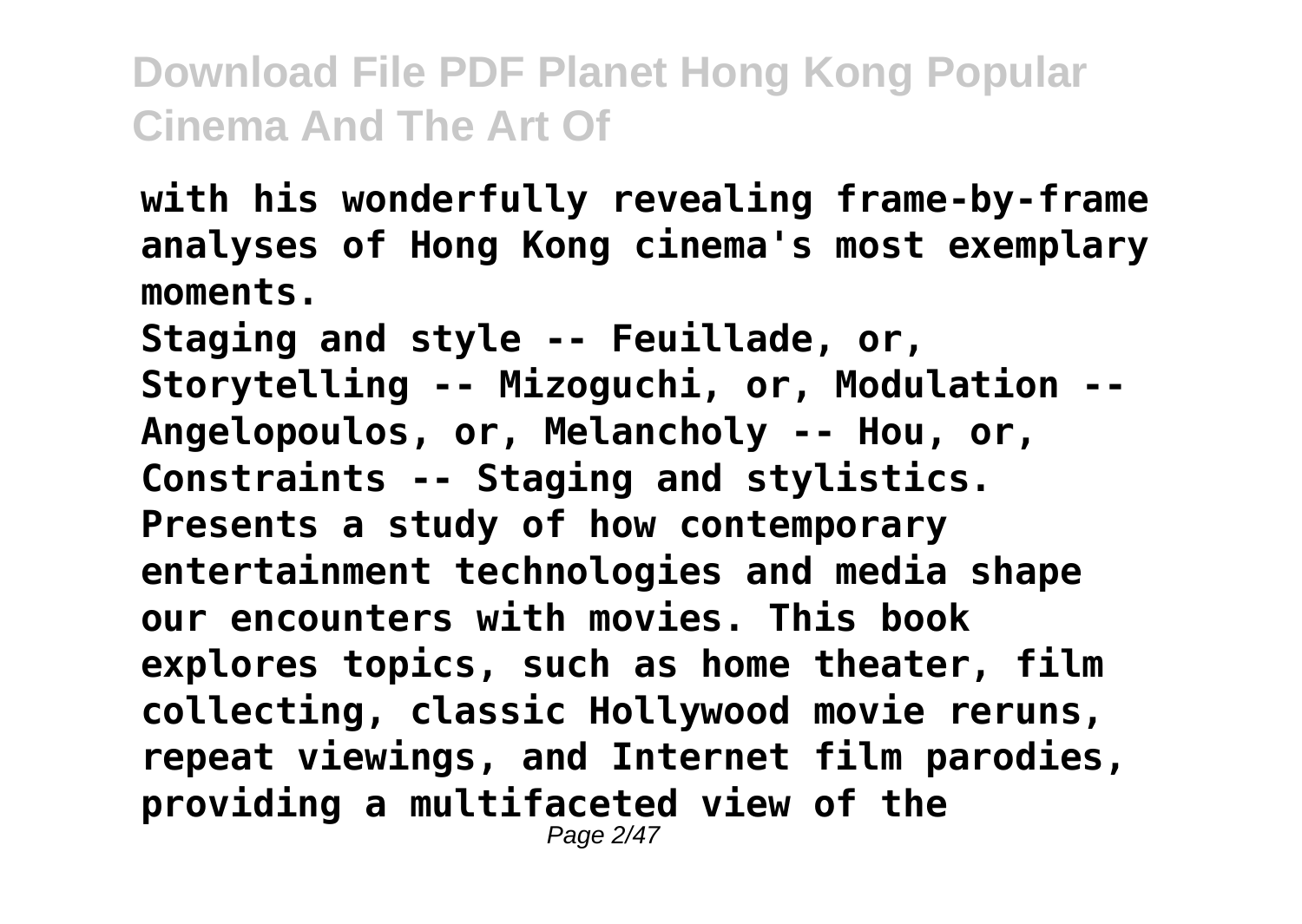#### **presentation and reception of films in US households.**

**This timely volume explores the massively popular cinema of writer-director James Cameron. It couches Cameron's films within the evolving generic traditions of science fiction, melodrama, and the cinema of spectacle. The book also considers Cameron's engagement with the aesthetic of visual effects and the 'now' technology of performance-capture which is arguably moving a certain kind of event-movie cinema from photography to something more akin to painting. This book is explicit in presenting** Page 3/47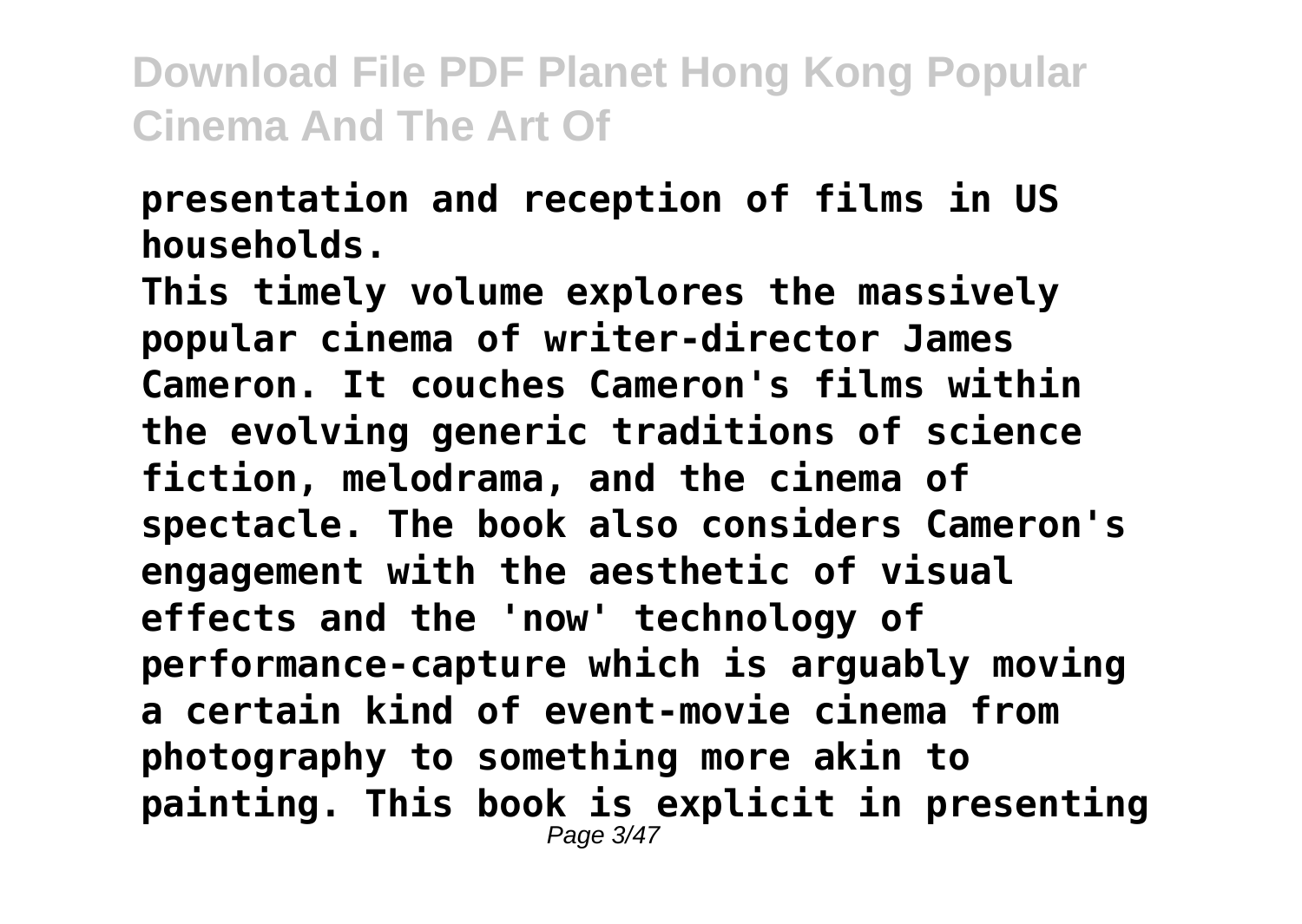**Cameron as an authentic auteur, and each chapter is dedicated to a single film in his body of work. Space is also given to discussion of Strange Days as well as his documentary works. Ask for the Moon Minding Movies Masculinities and Hong Kong Cinema Hong Kong Cinema The Extra Dimensions No Film is An Island** *This collection of exciting essays explores how the representations and the ideologies of masculinities can be productively studied in the context of Hong* Page 4/47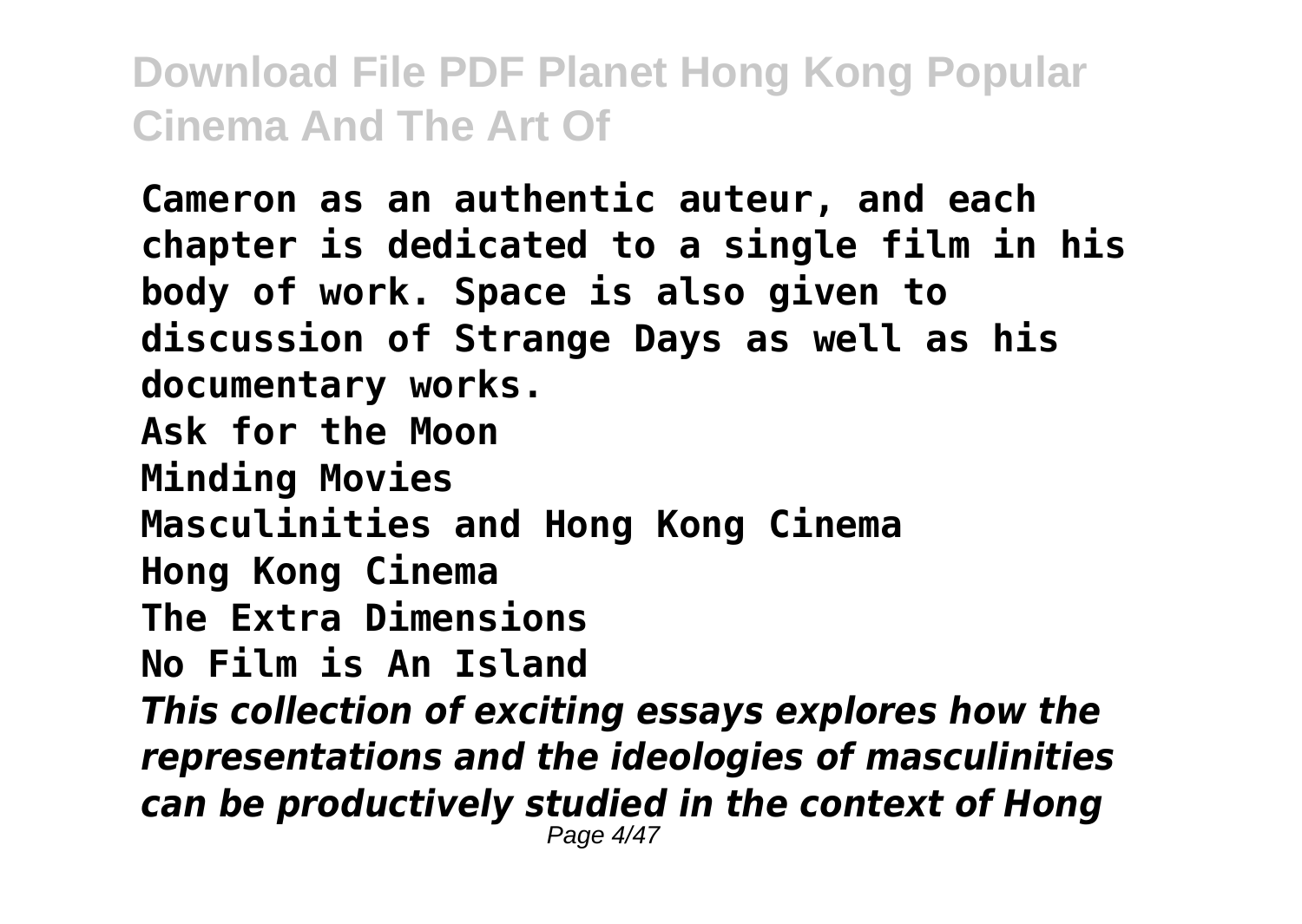*Kong cinema. It has two objectives: first, to investigate the multiple meanings and manifestations of masculinities in Hong Kong cinema that compliment and contradict each other. Second, to analyze the social and cultural environments that make these representations possible and problematic. Masculinities and Hong Kong Cinema presents a comprehensive picture of how Hong Kong mainstream cinematic masculinities are produced within their own socio-cultural discourses, and how these masculinities are distributed, received, and transformed within the setting of the market place. This volume is divided into three interrelated parts: the local cinematic tradition; the transnational* Page 5/47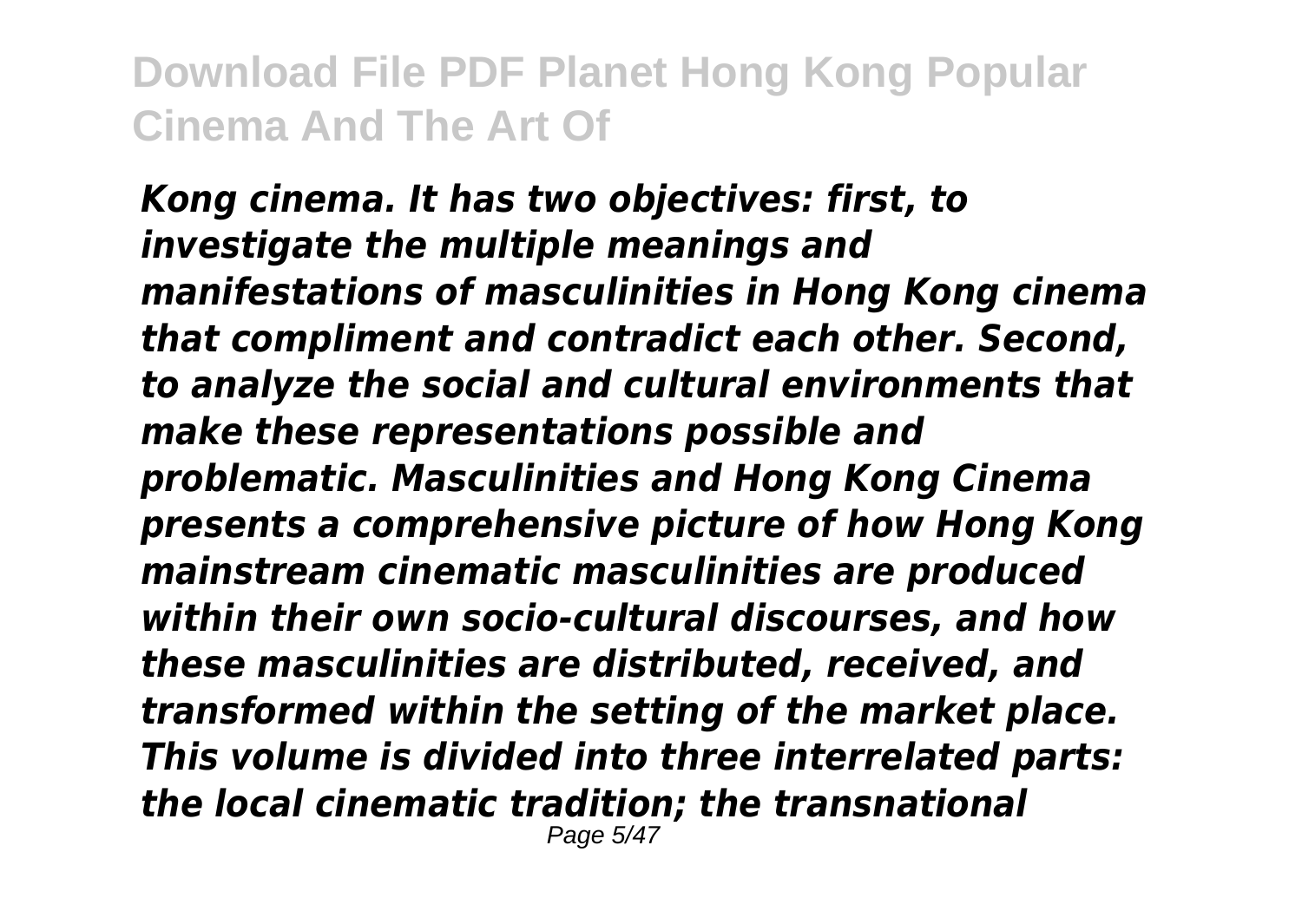*context and reverberations; and the larger production, reception, and mediation environments. The combination of these three perspectives will reveal the dynamics and tensions between the local and the transnational, between production and reception, and between text and context, in the gendered manifestations of Hong Kong cinema. In recent years, with the establishment of the Hong Kong Film Archive and growing scholarly interest in the history of Hong Kong cinema, previously neglected historical documents and difficult-toaccess films have offered new research materials. As Hong Kong film history comes into sharper focus, its inextricable links across the decades to Southeast* Page 6/47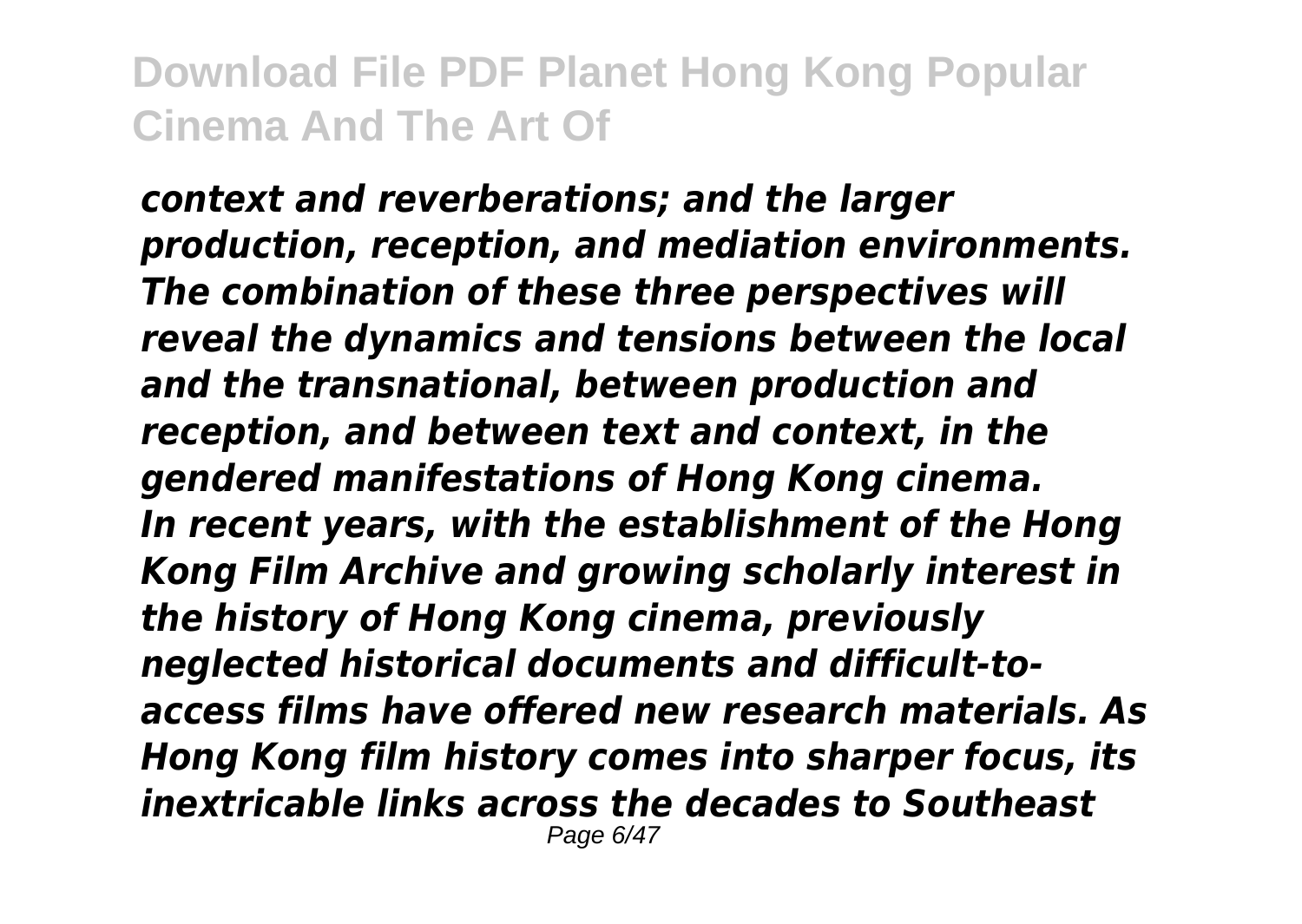*Asia, Korea, Japan, the United States, and to the far reaches of the Chinese diaspora have also become more evident. Hong Kong's connection with Hollywood involves ties that bring together art cinema and popular genres as well as film festivals and the media marketplace with popular transnational genres. Giving fresh and facsinating insights into the vibrant area of Hong Kong, this exciting new book links Hong Kong with world film culture both within and beyond the commercial Hollywood paradigm. It emphasizes Hong Kong film in relation to other cinema industries, including Hollywood, and demonstrates that Hong Kong film, throughout its history, has challenged, redefined,* Page 7/47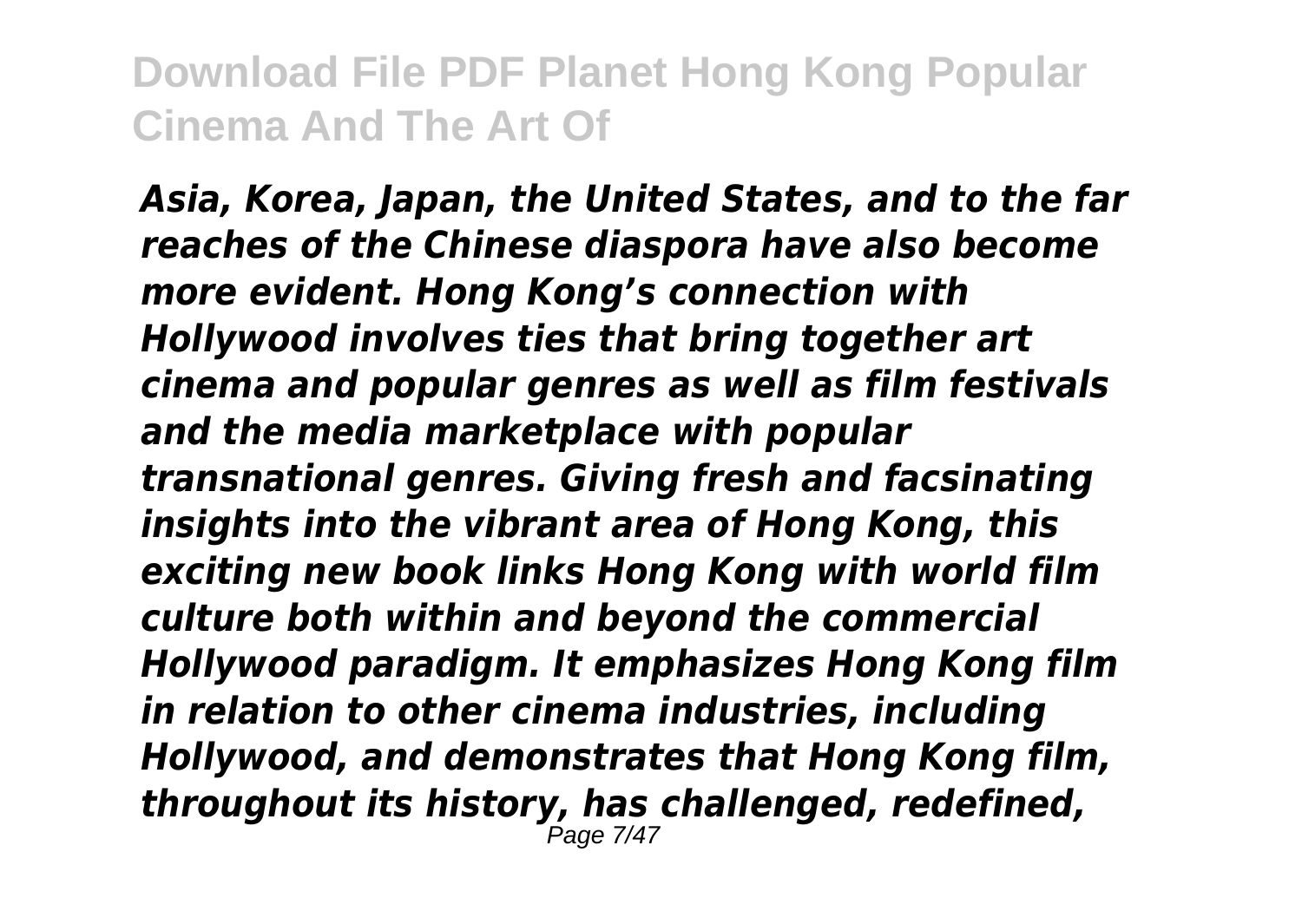*expanded, and exceeded its borders. Hong Kong cinema began attracting international attention in the 1980s. By the early 1990s, Hong Kong had become "Hollywood East" as its film industry rose to first in the world in per capita production, was ranked second to the United States in the number of films it exported, and stood third in the world in the number of films produced per year behind the United States and India. This second edition of Historical Dictionary of Hong Kong Cinema contains a chronology, an introduction, and an extensive bibliography. The dictionary section has over 600 cross-referenced entries on directors, producers, writers, actors, films, film companies,* Page 8/47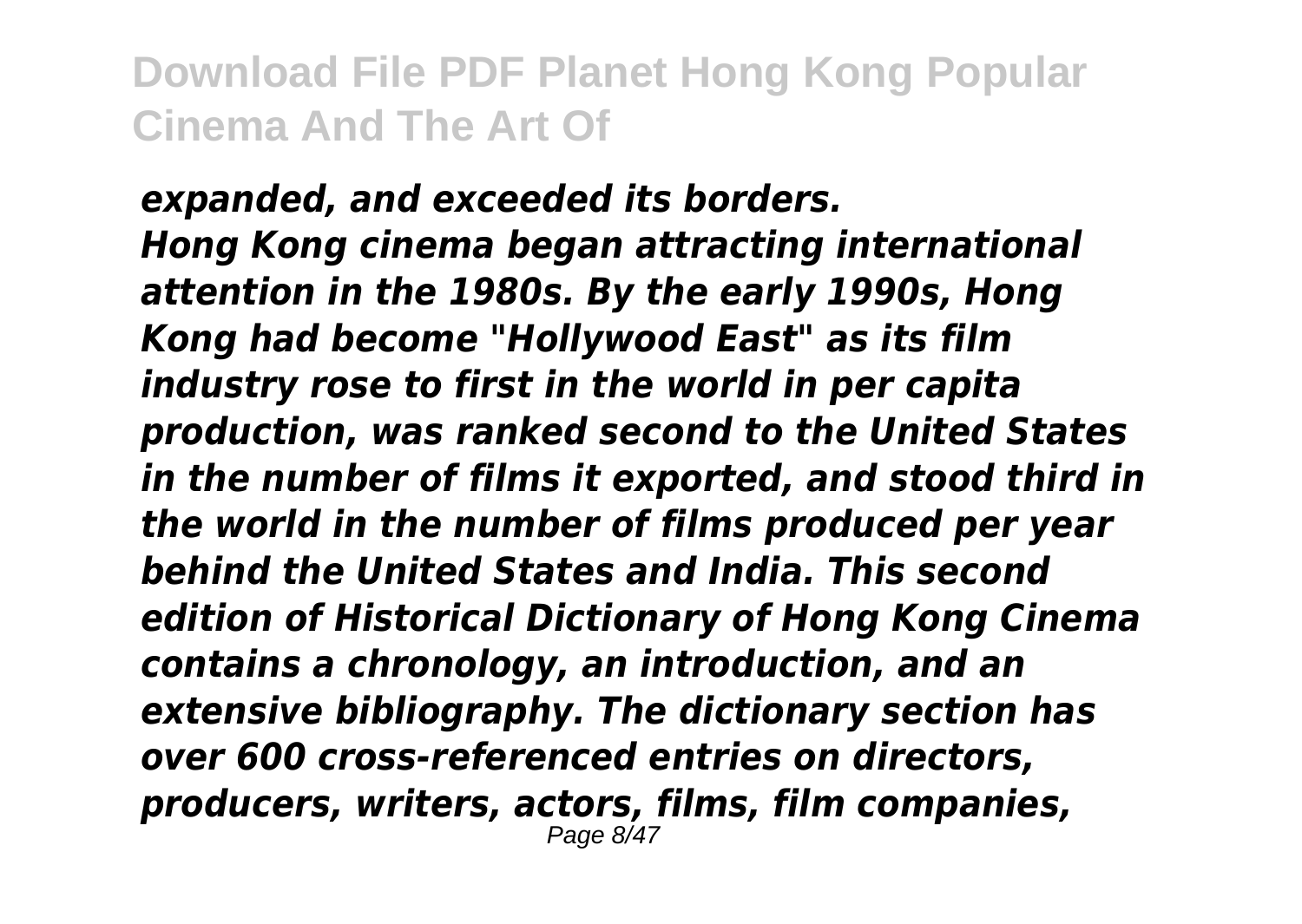*genres, and terminology. This book is an excellent resource for students, researchers, and anyone wanting to know more about Hong Kong cinema. The widely acclaimed films of Wong Kar-wai are characterized by their sumptuous yet complex visual and sonic style. This study of Wong's filmmaking techniques uses a poetics approach to examine how form, music, narration, characterization, genre, and other artistic elements work together to produce certain effects on audiences. Bettinson argues that Wong's films are permeated by an aesthetic of sensuousness and "disturbance" achieved through techniques such as narrative interruptions, facial masking, opaque cuts, and other complex strategies.* Page 9/47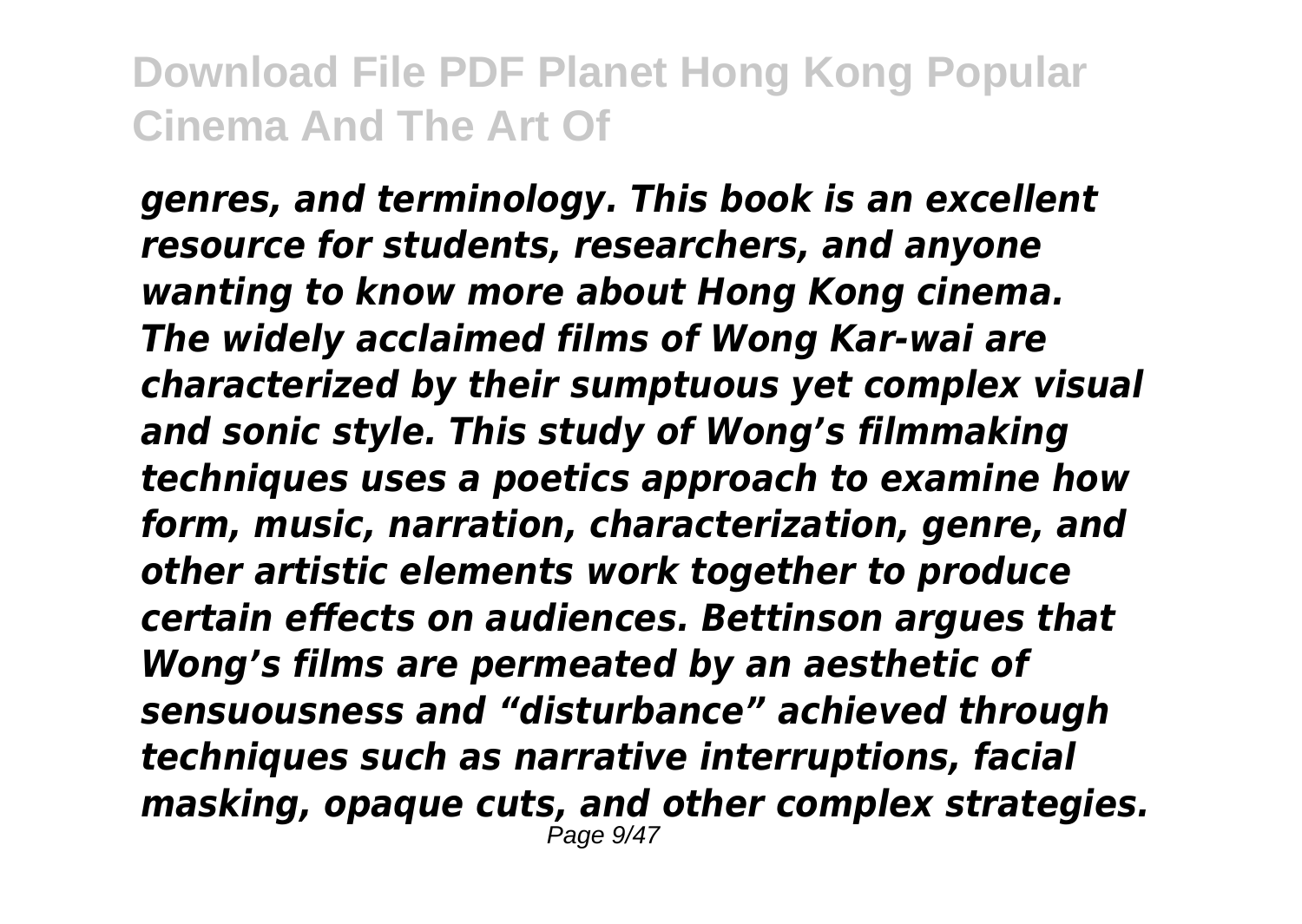*The effect is to jolt the viewer out of complete aesthetic absorption. Each of the chapters focuses on a single aspect of Wong's filmmaking. The book also discusses Wong's influence on other filmmakers in Hong Kong and around the world. The Sensuous Cinema of Wong Kar-wai will appeal to all who are interested in authorship and aesthetics in film studies, to scholars in Asian studies, media and cultural studies, and to anyone with an interest in Hong Kong cinema in general, and Wong's films in particular. "In this carefully written study, Gary Bettinson offers a critical assessment not only of the stylistic features of Wong Kar-wai's films but also of the scholarship that has developed around them.*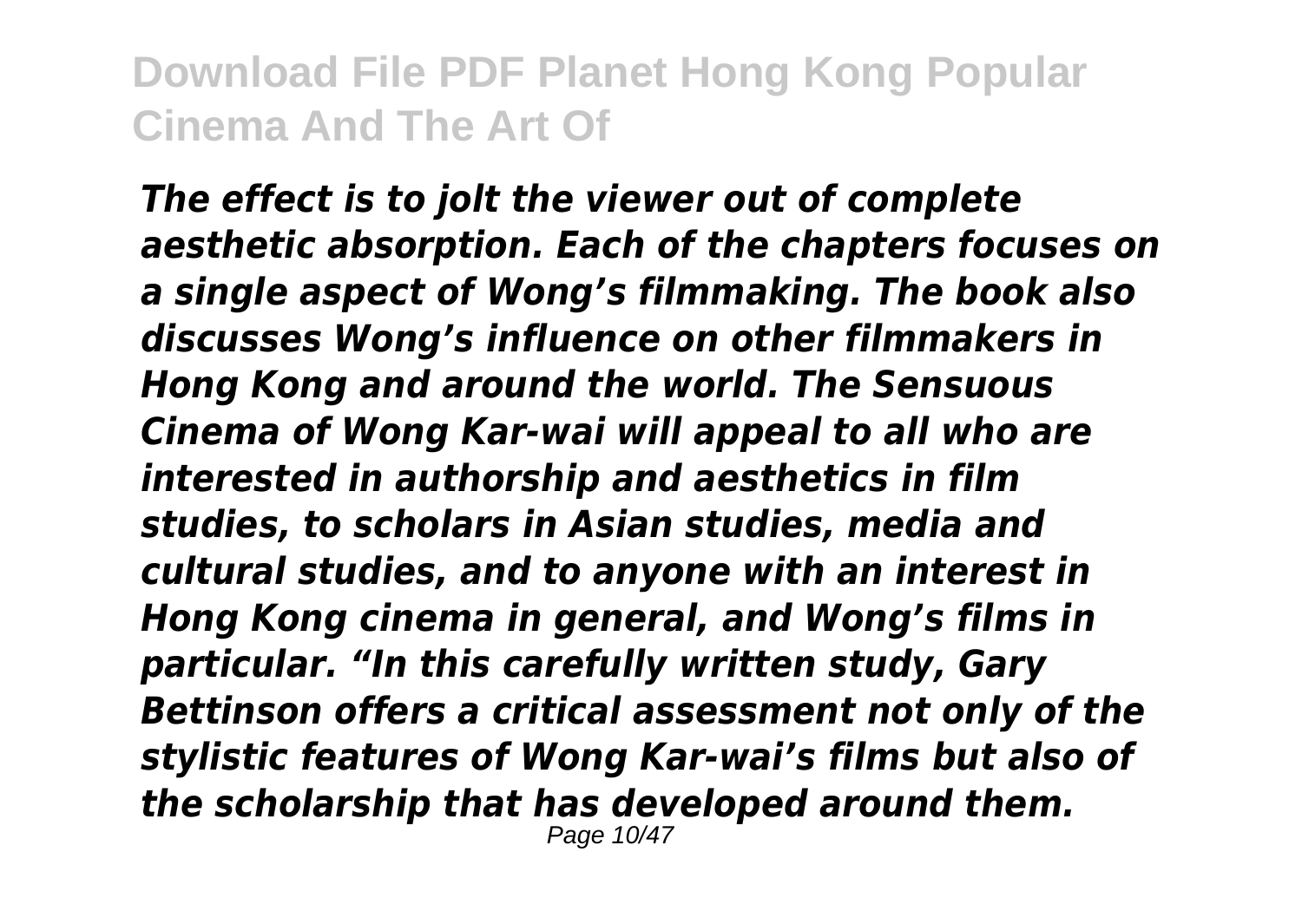*Arguing against the facile culturalism that tends to dominate such scholarship, this book does full justice to Wong's cinematic methods in a series of impressively well-informed and informative readings." —Rey Chow, Duke University ISE Film Art: An Introduction Hong Kong Film, Hollywood and New Global Cinema Beyond the Multiplex Story and Style in Modern Movies Hong Kong Popular Culture*

Planet Hong KongPopular Cinema and the Art of Entertainment

Traces the history of Hong Kong cinema in its social and historical context and discusses the plots, characters, and Page 11/47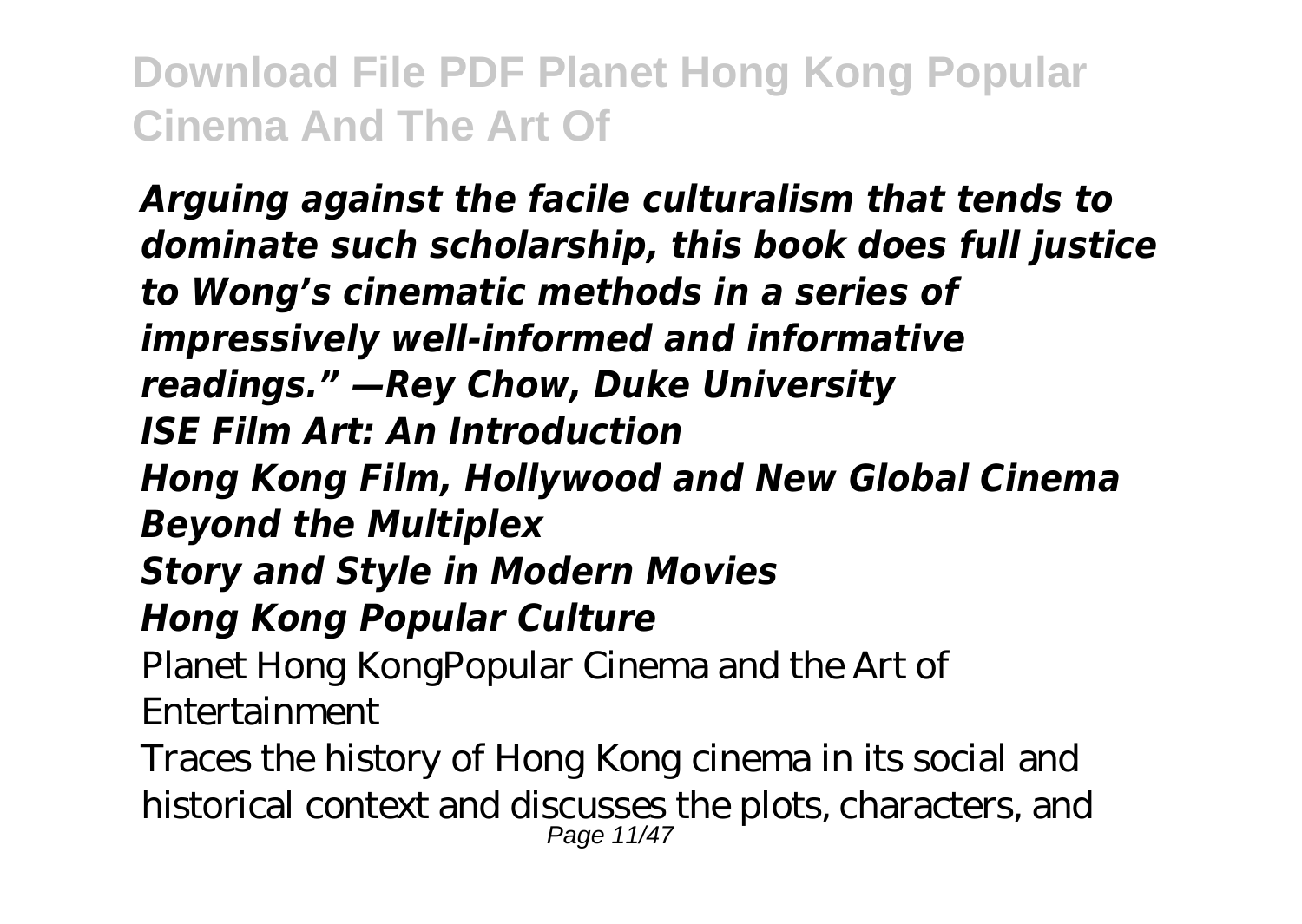production techniques of a wide range of films "Around the world, at any instant, millions of people are watching movies. They watch mainstream entertainment, serious "art films," documentaries, cartoons, experimental films, educational shorts. They sit in air-conditioned theaters, in village squares, in art museums, in college classrooms, in their homes before a television screen, in coffee shops before a computer monitor or cell-phone screen. The world's movie theaters sell 8 billion tickets each year. With the availability of films on video-whether broadcast, fed from cable or satellites or the Internet, or played back from disc or digital file-the audience has multiplied far beyond that. Nobody needs to be convinced that film has been one of the most influential media of the past hundred years. Not only can you Page 12/47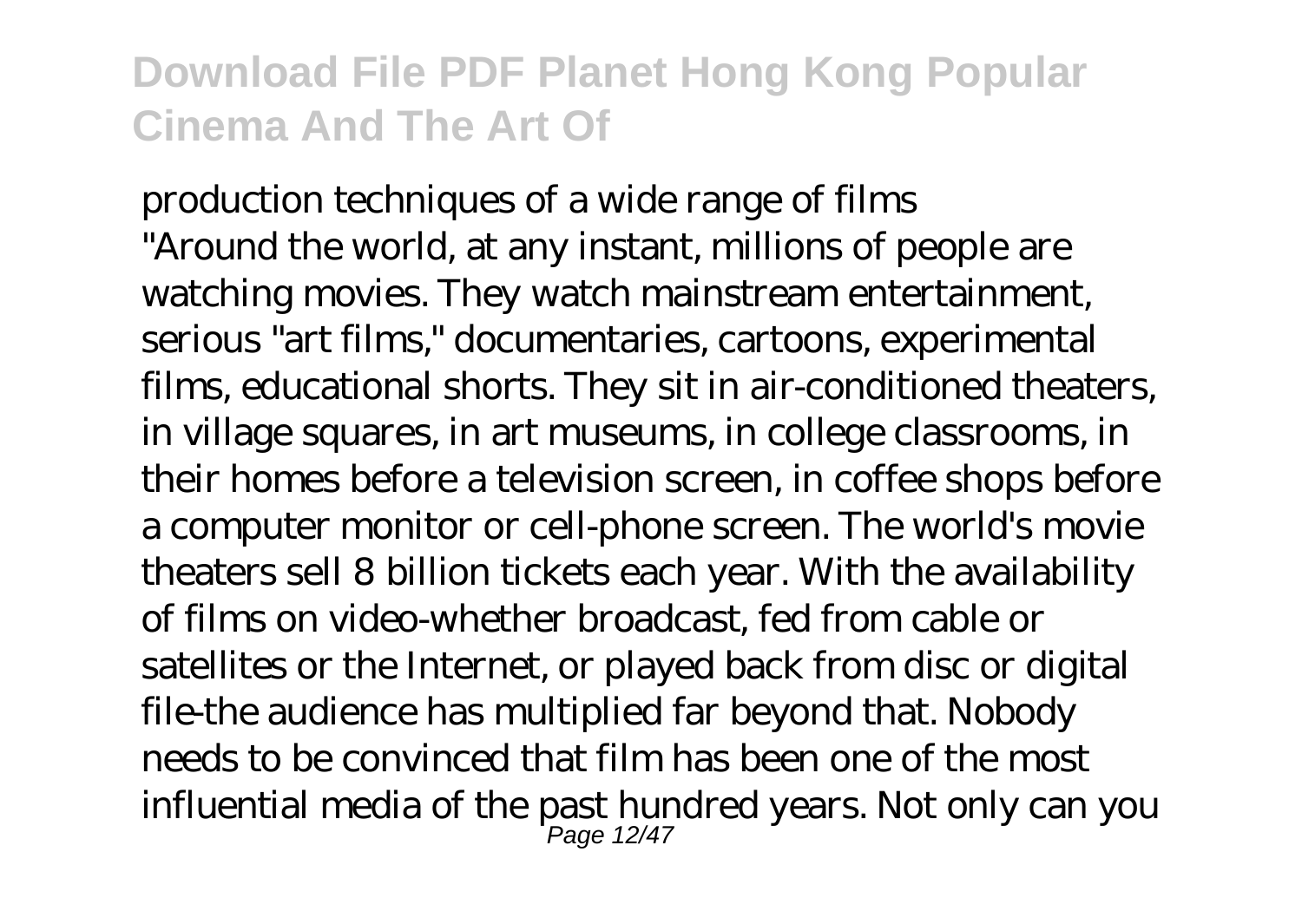recall your most exciting or tearful moments at the movies, you can also probably remember moments in ordinary life when you tried to be as graceful, as selfless, as tough, or as compassionate as those larger-than-life figures on the screen. The way we dress and cut our hair, the way we talk and act, the things we believe or doubt-all these aspects of our lives are shaped by films. Films also provide us with powerful artistic experiences, insights into diverse cultures, and new ways of thinking"

Director in Action examines the career of Johnnie To, whose art-house action hits include A Hero Never Dies, The Longest Nite, Running out of Time, The Mission, PTU, Breaking News, Election, and Election 2. The author discusses the symbiotic relationship between director and genre, why To is regarded Page 13/47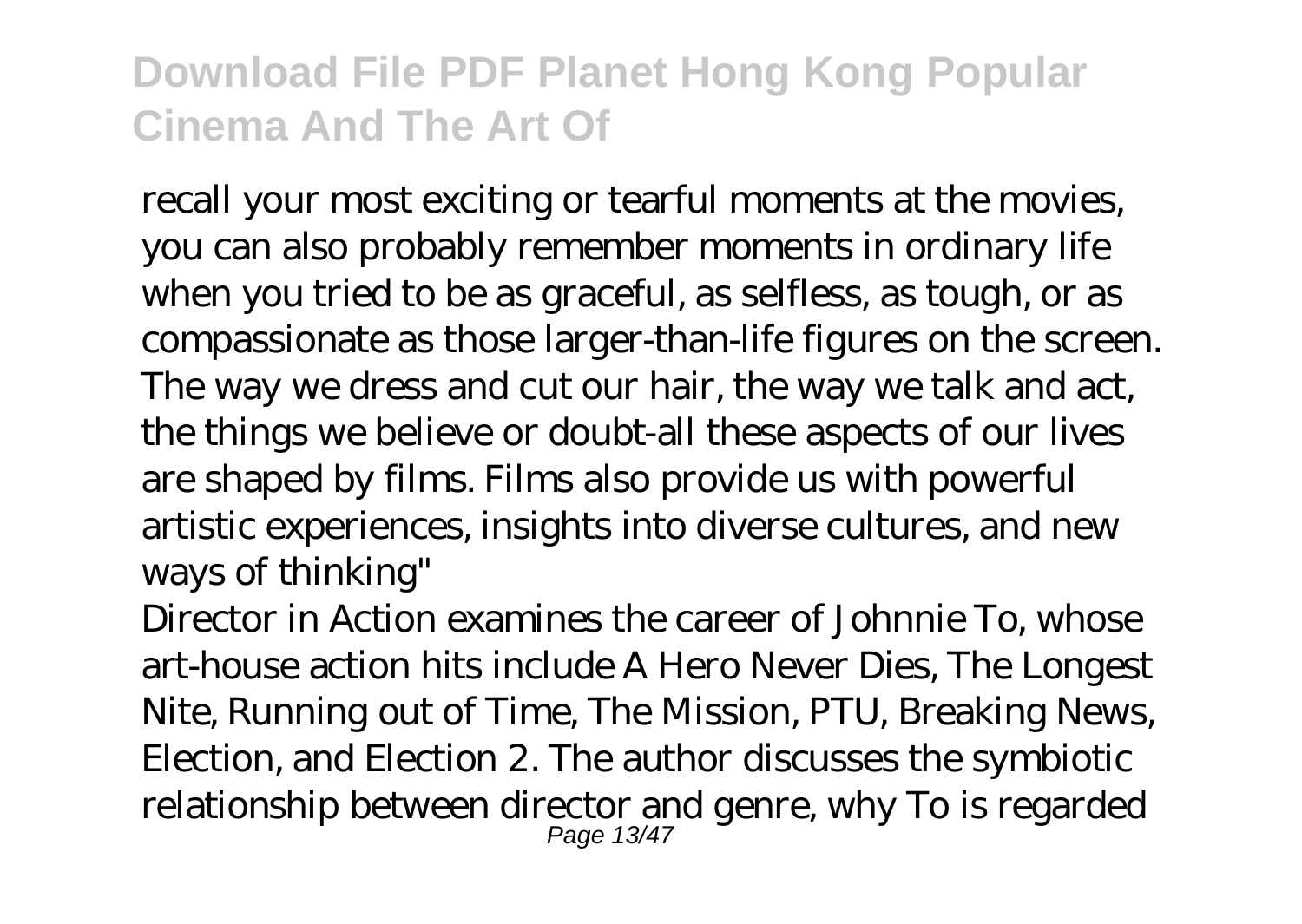as an auteur, and the influence he has on the trajectory of the action genre in the Hong Kong cinema. The author's view is that To's idiosyncratic auteurist style transforms the generic conventions under which he is compelled to work, and that there is a discernible element of experimentalism in his most outstanding films. In addition, To modulates the film noir form to suit his local contexts, characters and locations, to create a highly personalized noir cinema in post-1997 Hong Kong. Johnnie To and the Hong Kong Action Film The Kung Fu Movie Book Film History: An Introduction Planet Hong Kong: Popular Cinema and the Art of Entertainment

Page 14/47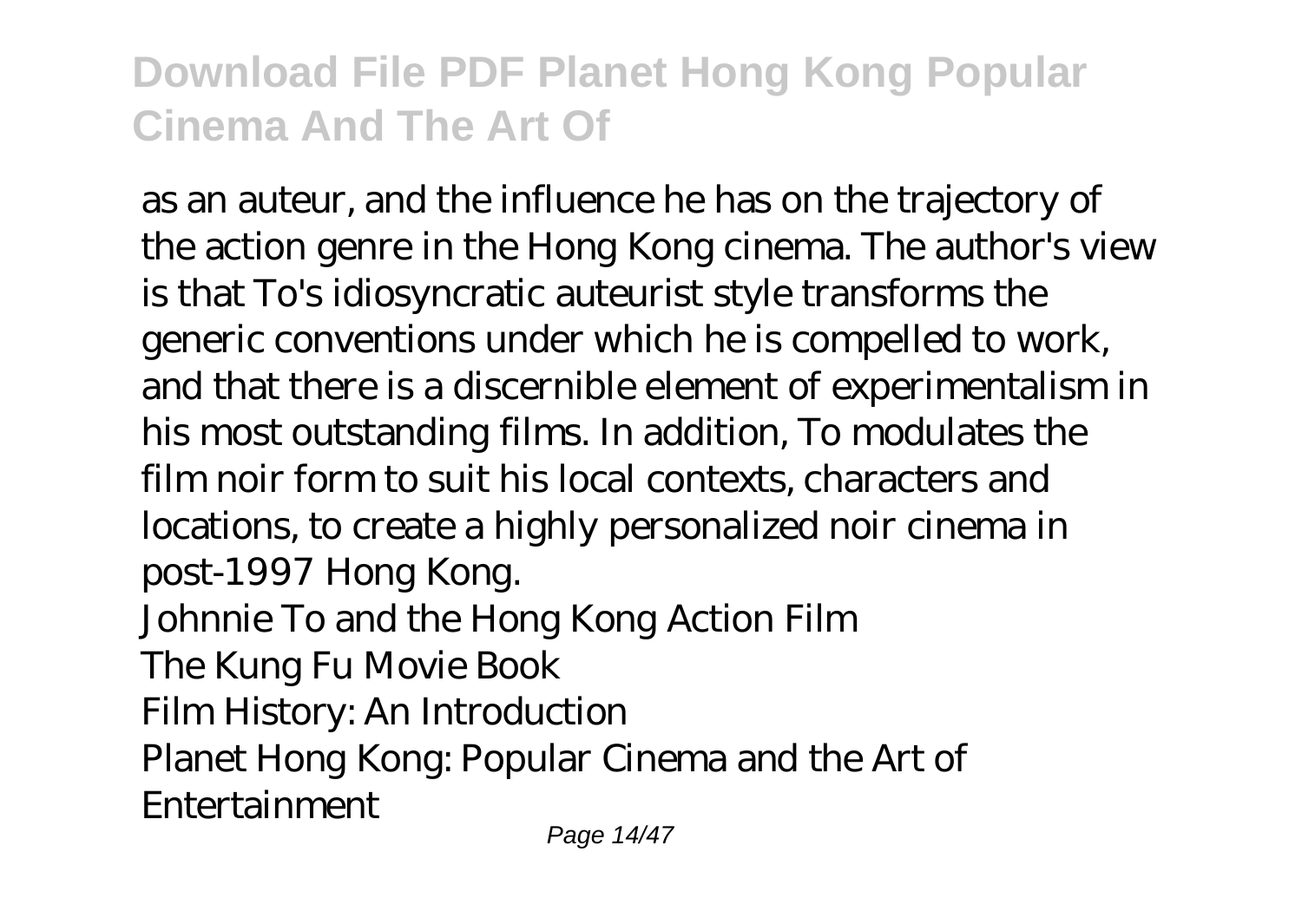The Cinema of Hong Kong Film Art: An Introduction with Connect Access Card Film is an art form with a language and an aesthethic all its own. This edition has been re-designed in colour greatly enhancing the text's visual appeal and overall accessibility to today's students. The text is supported by a CD-ROM with video clips, and text-specific website.

This is the first full-length Englishlanguage study of one of the world's

Page 15/47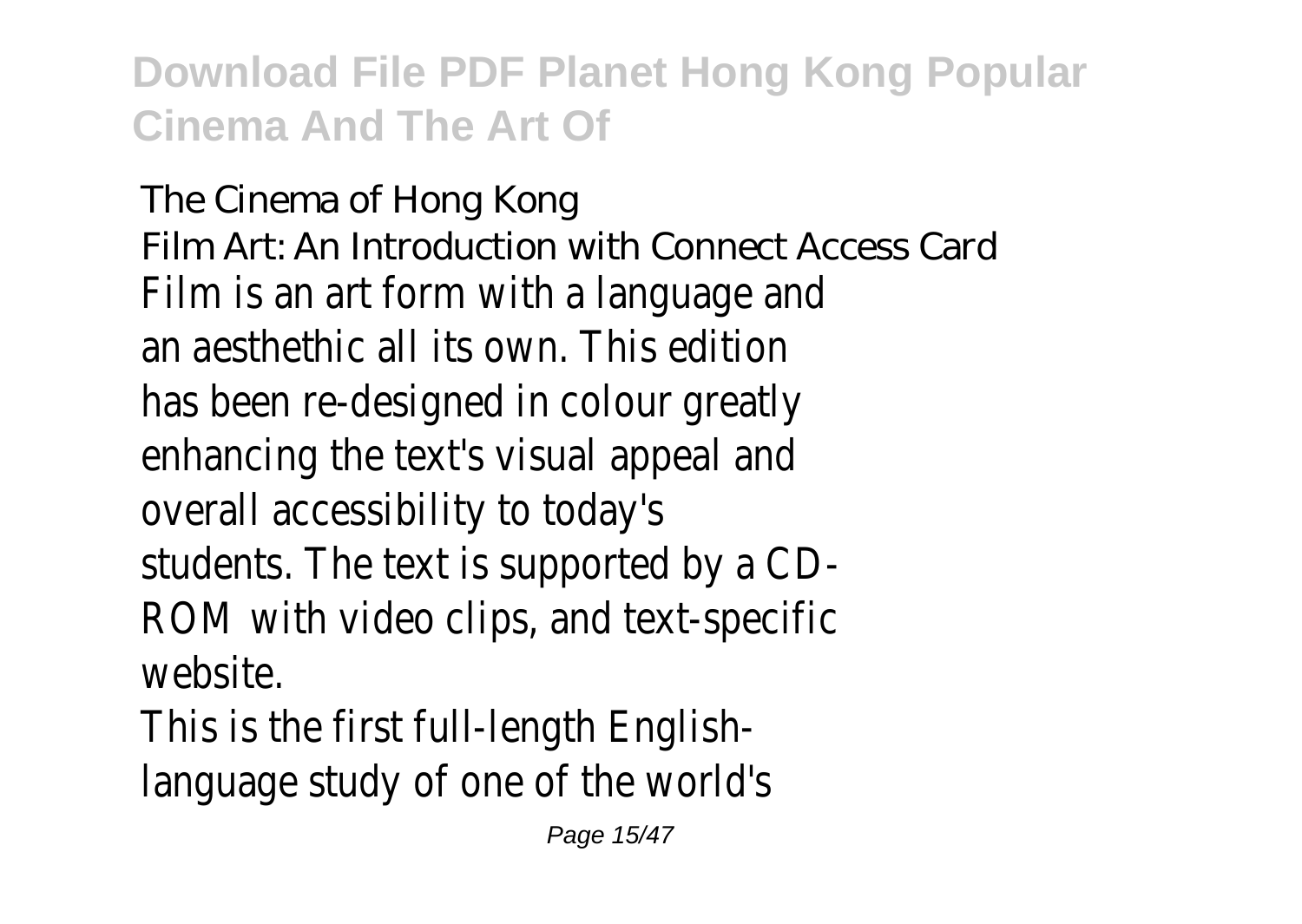most exciting and innovative cinemas. Covering a period from 1909 to 'the end of Hong Kong cinema' in the present day, this book features information about the films, the studios, the personalities and the contexts that have shaped a cinema famous for its energy and style. It includes studies of the films of King Hu, Bruce Lee and Jackie Chan, as well as those of John Woo and the directors of the various 'New Waves'. Stephen Teo explores this Page 16/47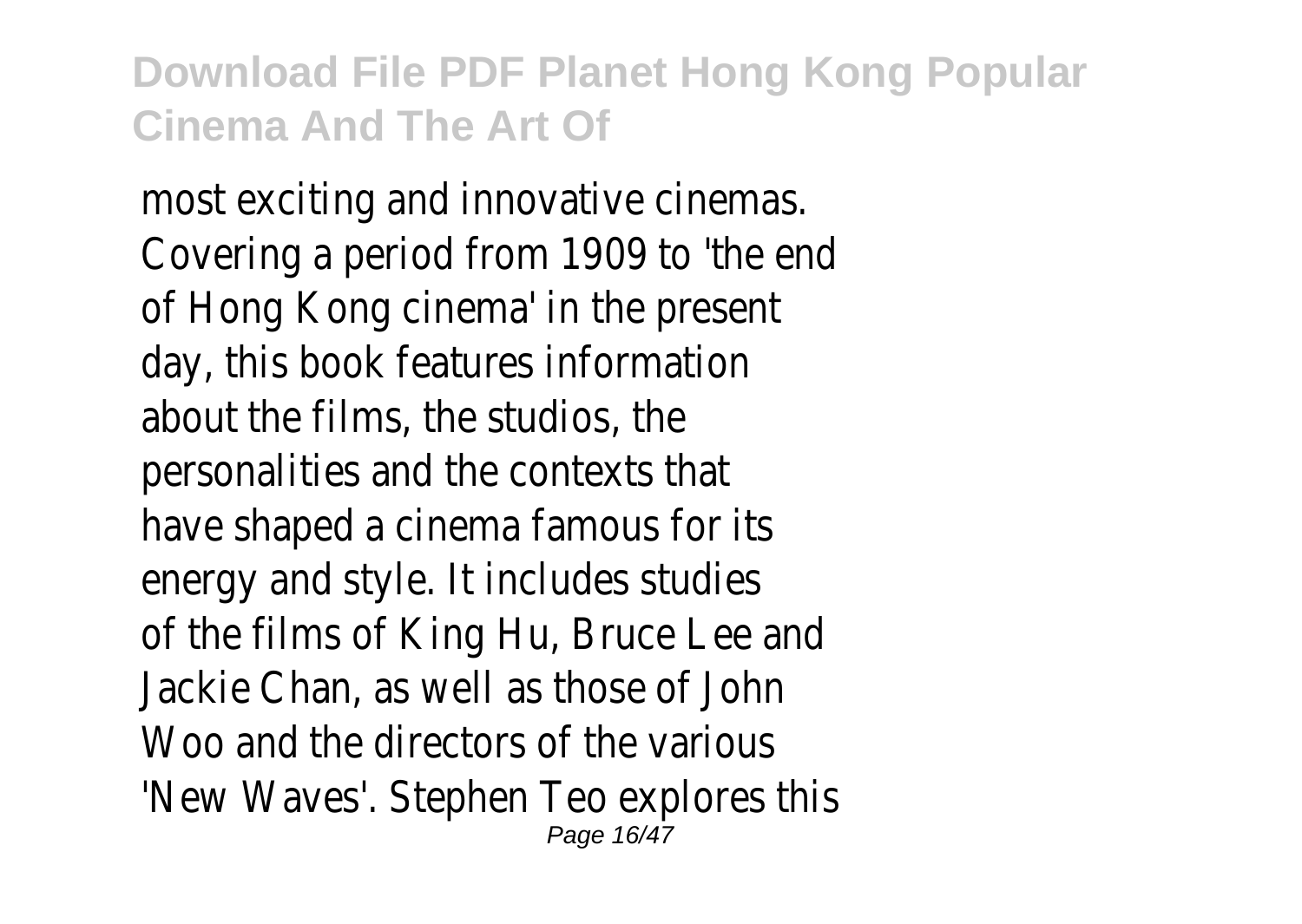cinema from both Western and Chinese perspectives and encompasses genres ranging from melodrama to martial arts, 'kung fu', fantasy and horror movies, as well as the international art-house successes.

David Bordwell and Kristin Thompson are two of America's preeminent film scholars. You would be hard pressed to find a serious student of the cinema who hasn't spent at least a few hours huddled with their seminal introduction Page 17/47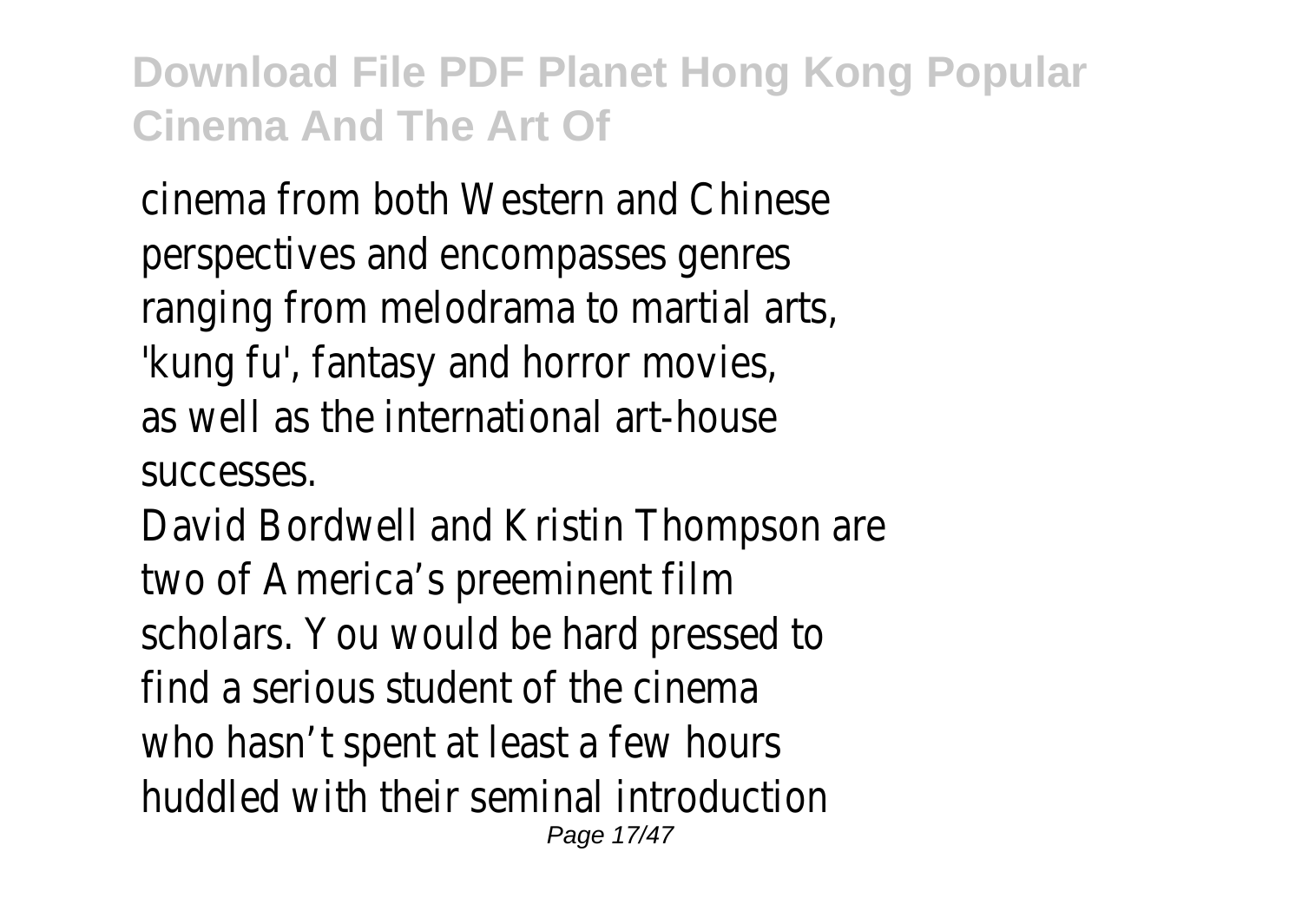to the field—Film Art, now in its ninth edition—or a cable television junkie unaware that the Independent Film Channel sagely christened them the "Critics of the Naughts." Since launching their blog Observations on Film Art in 2006, the two have added web virtuosos to their growing list of accolades, pitching unconventional longform pieces engaged with film artistry that have helped to redefine cinematic storytelling for a new age and Page 18/47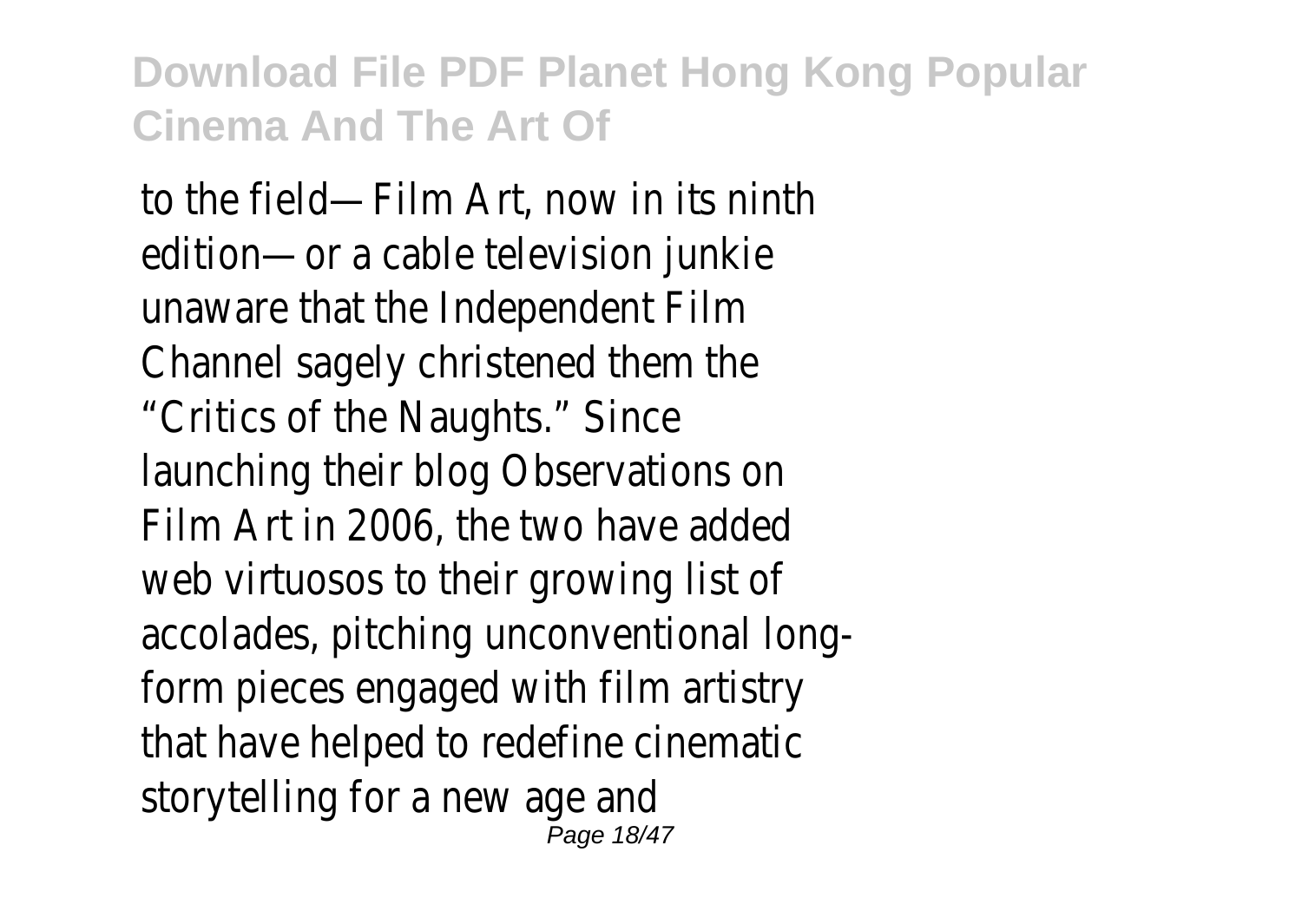audience. Minding Movies presents a selection from over three hundred essays on genre movies, art films, animation, and the business of Hollywood that have graced Bordwell and Thompson's blog. Informal pieces, conversational in tone but grounded in three decades of authoritative research, the essays gathered here range from in-depth analyses of individual films such as Slumdog Millionaire and Inglourious Basterds to Page 19/47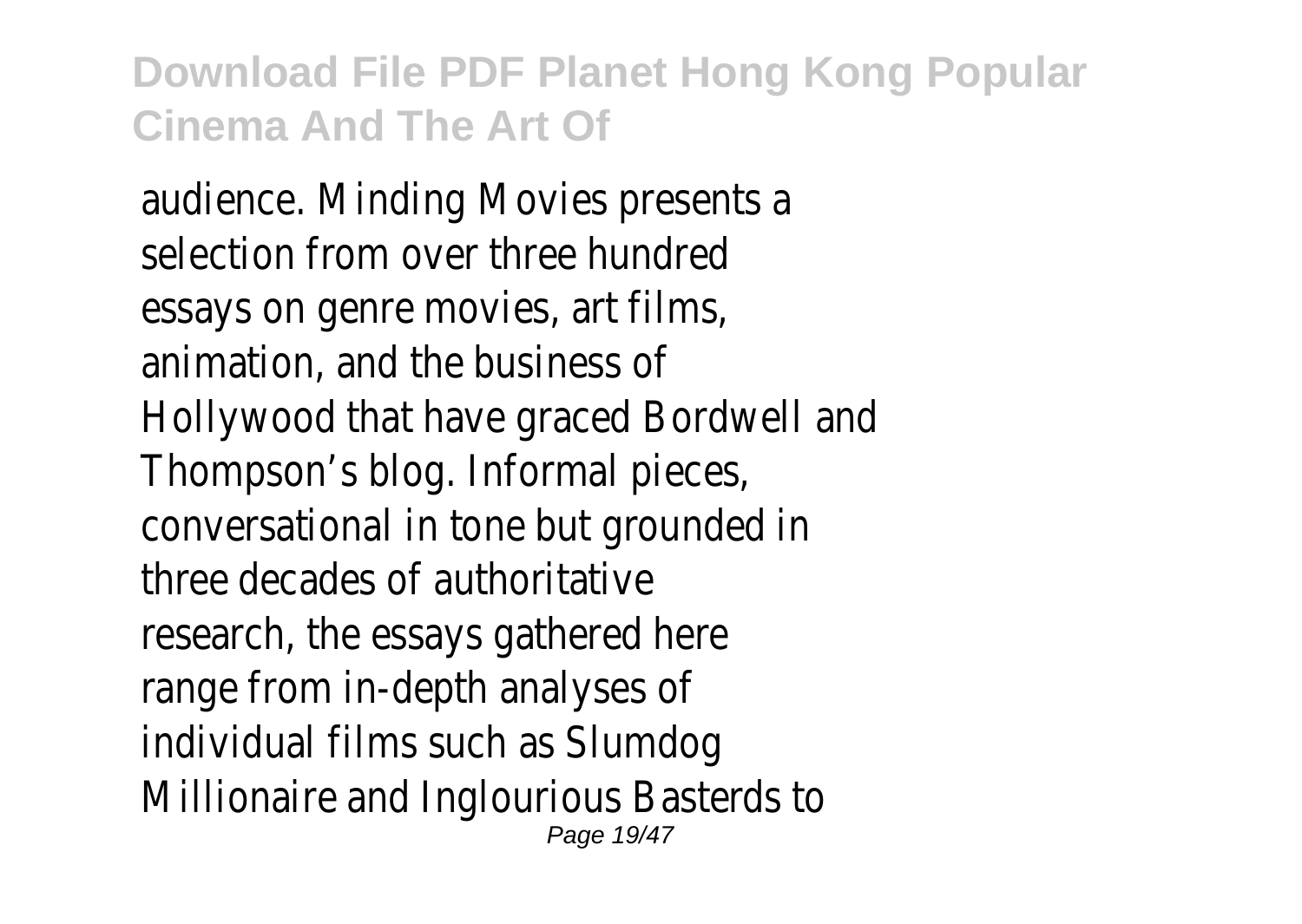adjustments of Hollywood media claims and forays into cinematic humor. For Bordwell and Thompson, the most fruitful place to begin is how movies are made, how they work, and how they work on us. Written for film lovers, these essays—on topics ranging from Borat to blockbusters and back again—will delight current fans and gain new enthusiasts. Serious but not solemn, vibrantly informative without condescension, and above all Page 20/47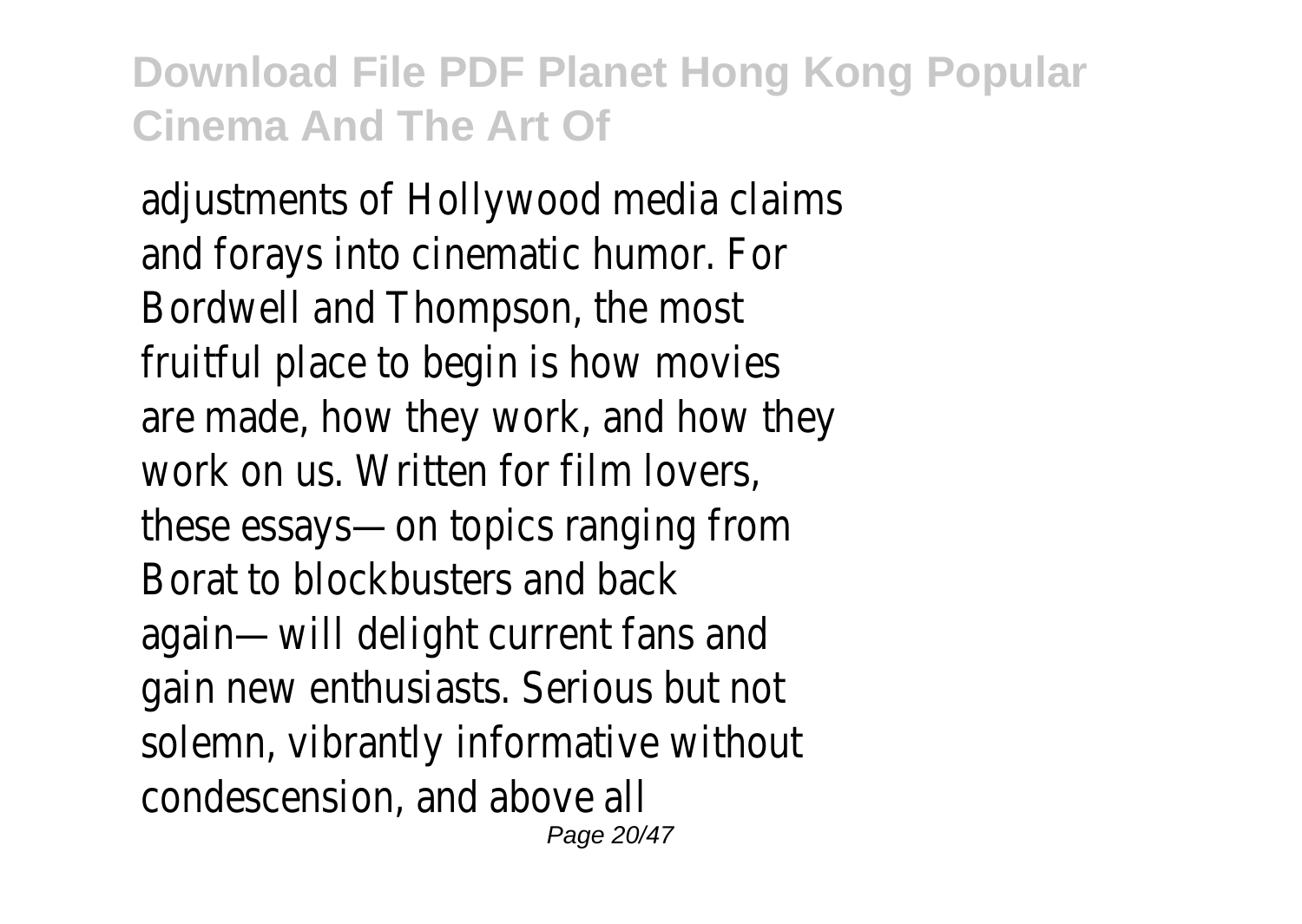illuminating reading, Minding Movies offers ideas sure to set film lovers thinking—and keep them returning to the silver screen.

This book introduce the history of film as it is presently conceived, written, and taught by its most accomplished scholars. However, this book is not a distillation of everything that is known about film history. Figures Traced in Light At Full Speed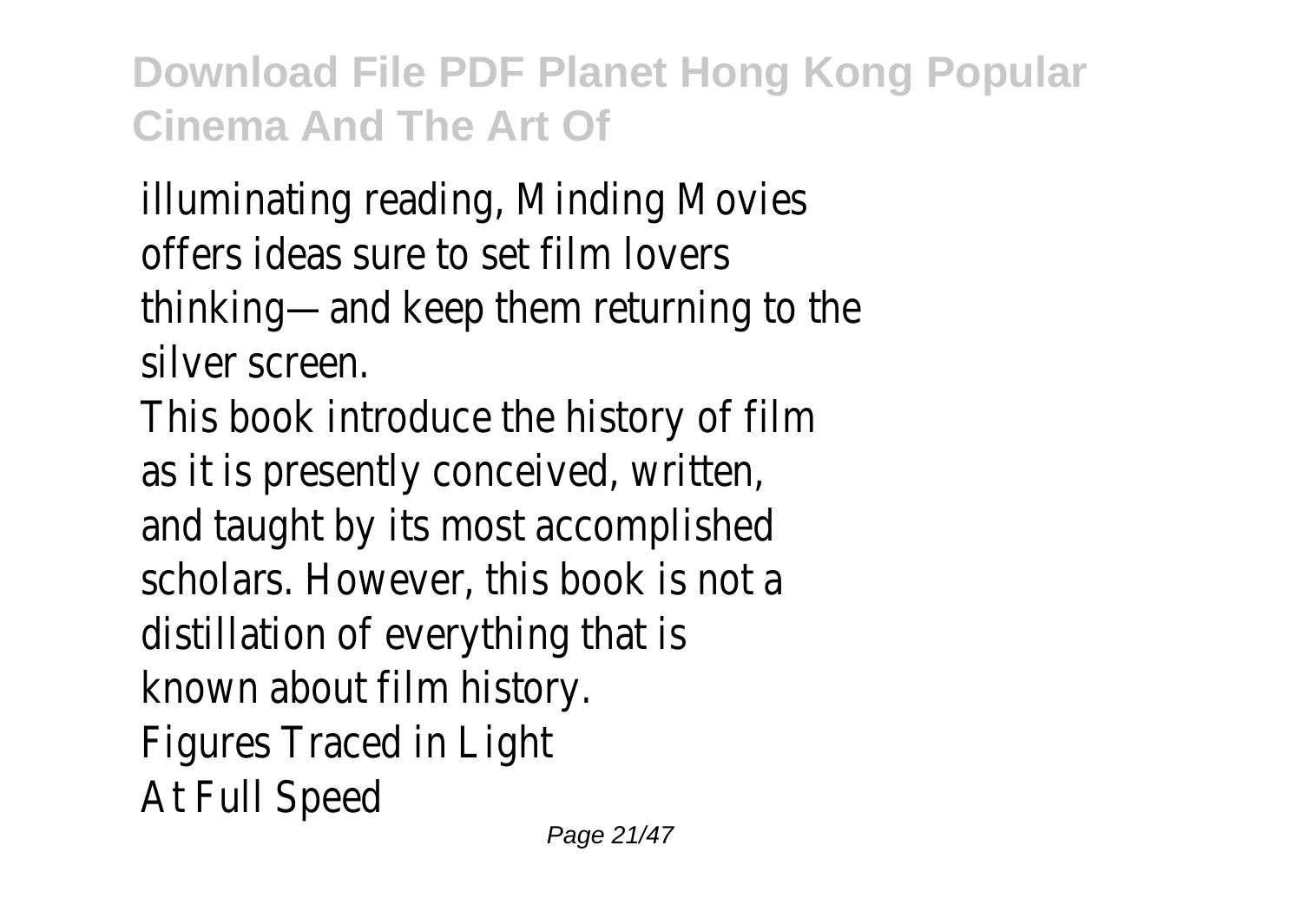Making Meaning Transnational Imagination in Action

Cinema

The Sensuous Cinema of Wong Kar-wai Films of Fury

From Bruce Lee to James Bond, Jackie Chan to Jet Li, Enter the Dragon to Kung Fu Panda, kung fu films remain a thrilling part of movie-lovers' lives. Now the acknowledged pioneer in the genre presents his magnum opus on the subject, incorporating information and revelations never before seen in America. From the ancient Peking Opera origins to its superhero-powered future, Ric Meyers reveals the loony, the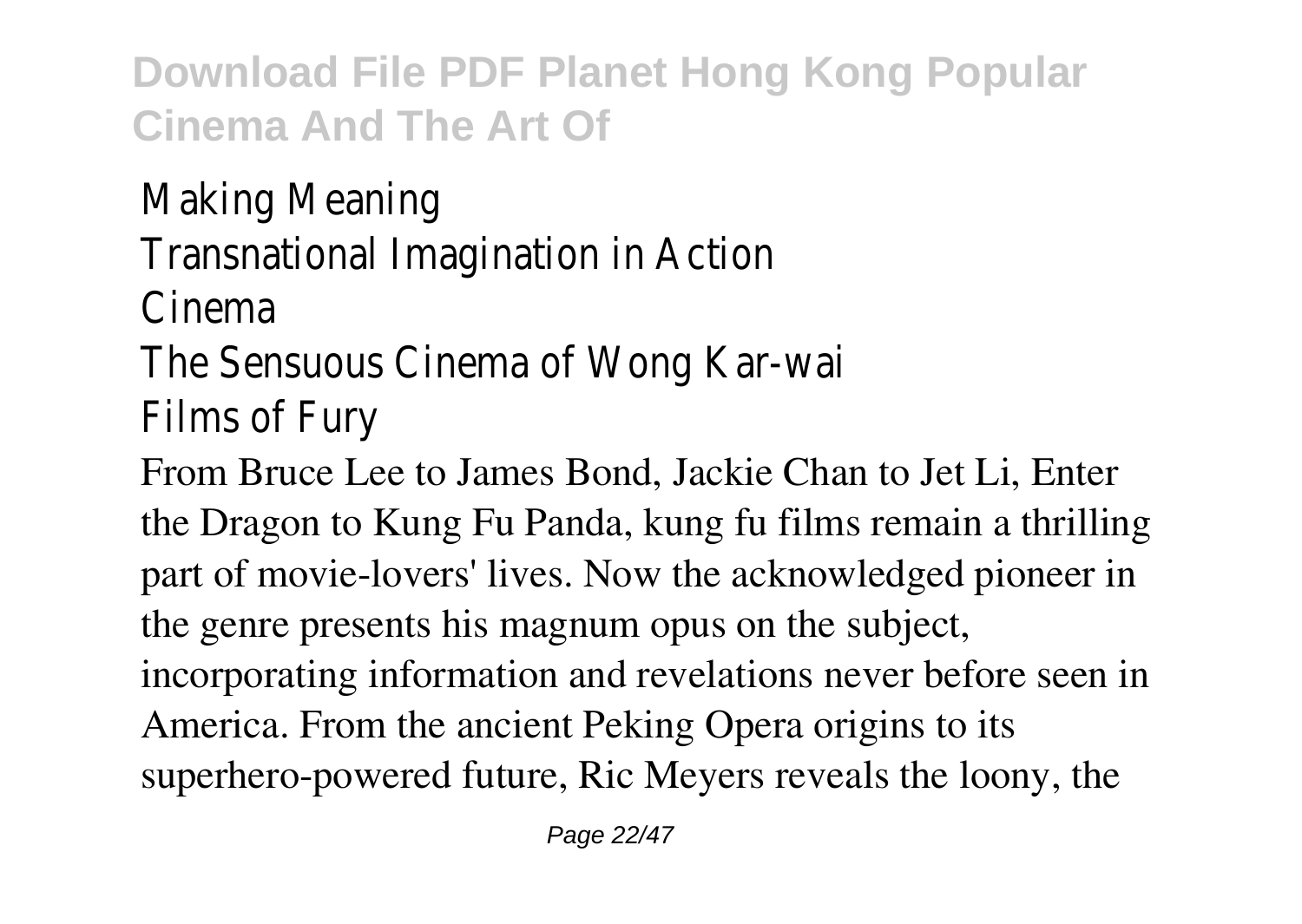legendary, and everything in between. This vivid, actionpacked book may delight, surprise, fascinate, and even enlighten you with a personal V.I.P. tour through the wondrous world of the most ridiculously exhilarating movies ever made.

First Published in 1987. Routledge is an imprint of Taylor & Francis, an informa company.

This book traces the evolution of the Hong Kong<sup>[]</sup>s popular culture, namely film, television and popular music (also known as Cantopop), which is knotted with the city<sup>[]</sup>s geopolitical, economic and social transformations. Under various historical contingencies and due to the city special geopolitics, these three major popular cultural forms have Page 23/47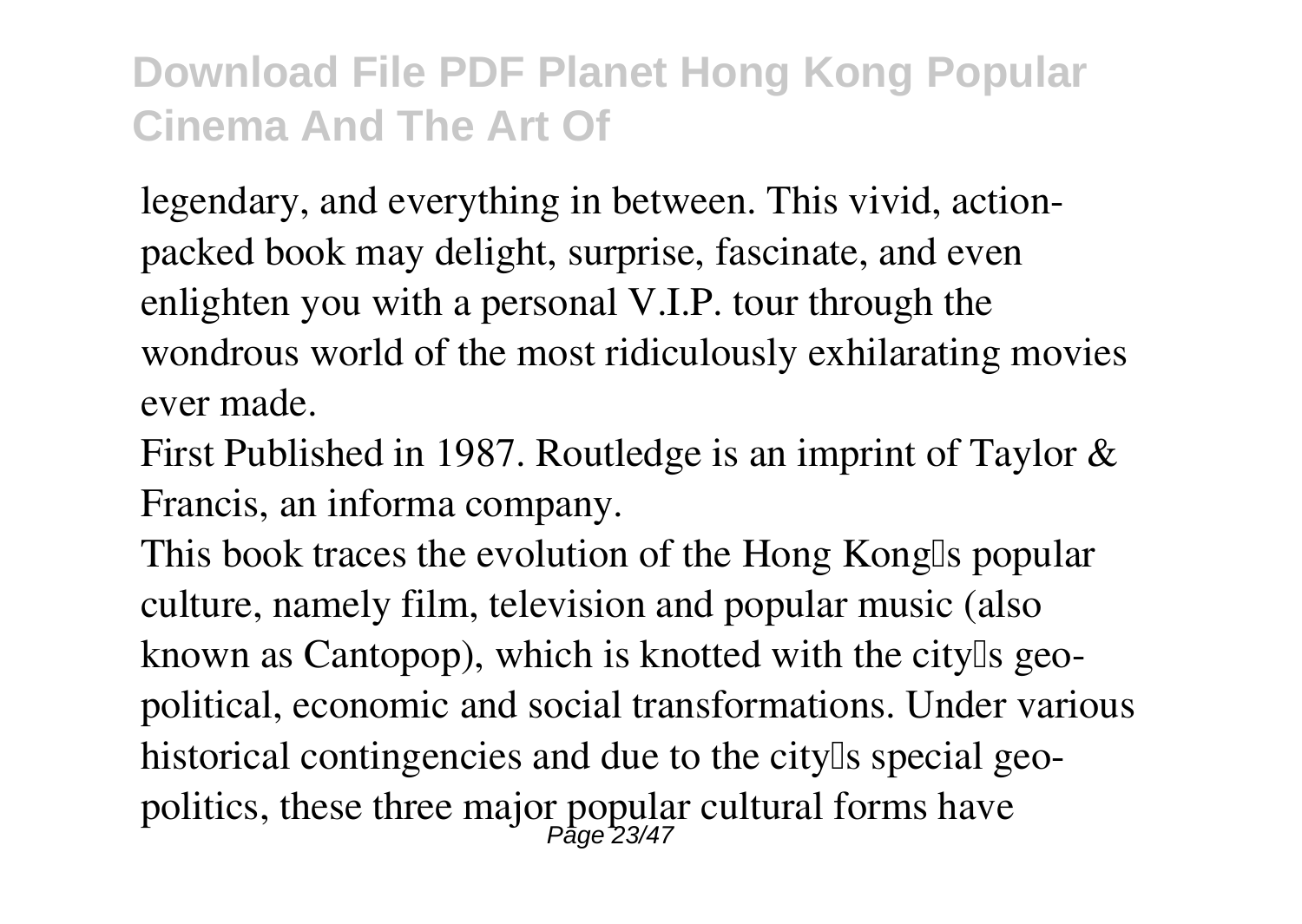experienced various worlding processes and have generated border-crossing impact culturally and socially. The worlding processes are greatly associated the city is nature as a reception and departure port to Sinophone migrants and populations of multiethnic and multicultural. Reaching beyond the Igolden agel (1980s) of Hong Kong popular culture and afar from a film-centric cultural narration, this book, delineating from the dawn of the 20th century and following a chronological order, untangles how the nowadays popular **IHong Kong film**, **IHong Kong TVI and ICantopopI are derived from early-age** Sinophone cultural heritage, re-shaped through cross-cultural hybridization and influenced by multiple political forces. Review of archives, existing literatures and corporation<br>Page 24/47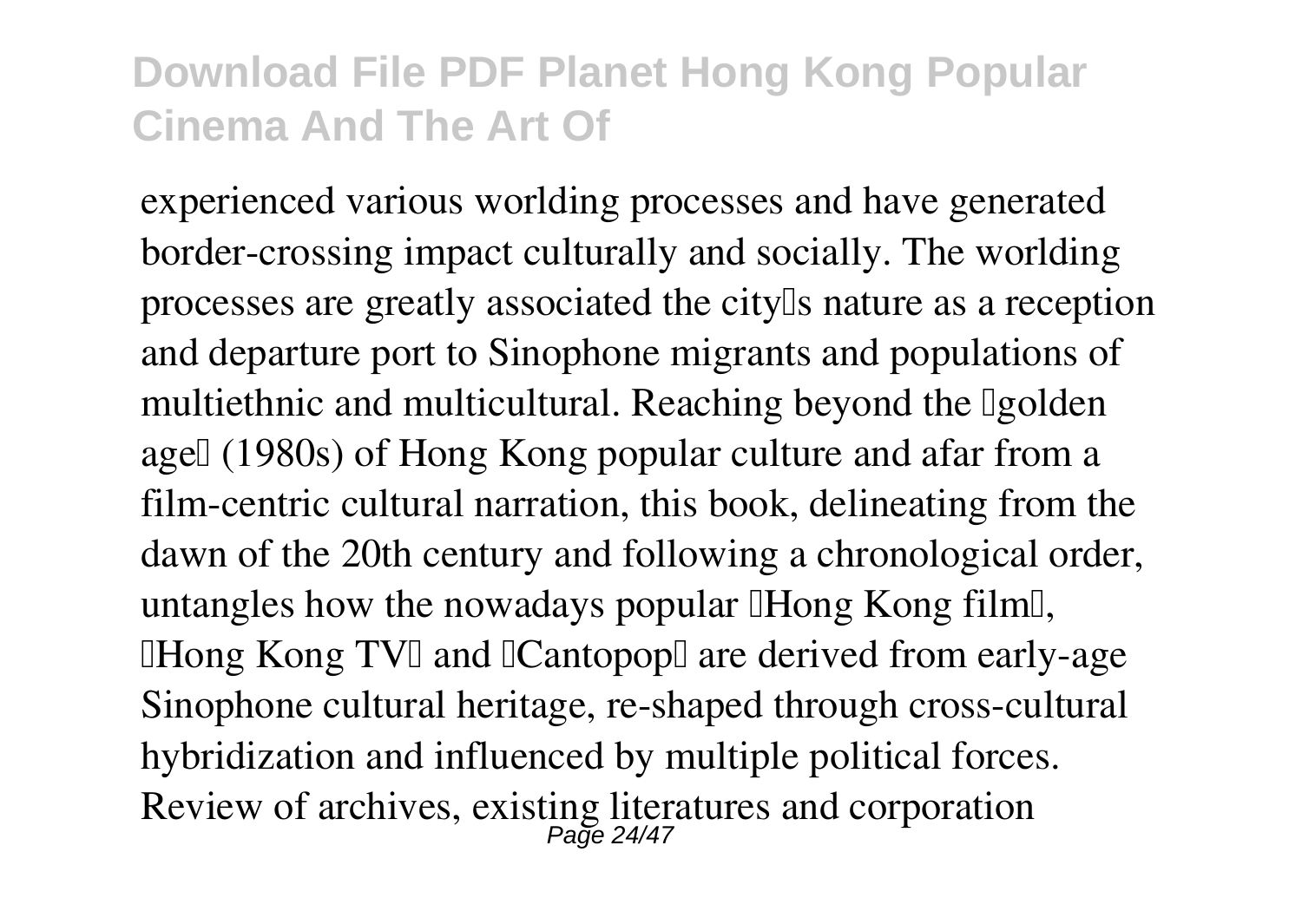documents are supplemented with policy analysis and in-depth interviews to explore the centennial development of Hong Kong popular culture, which is by no means demise but at the juncture of critical transition.

Breathtaking swordplay and nostalgic love, Peking opera and Chow Yun-fat's cult followers -- these are some of the elements of the vivid and diverse urban imagination that find form and expression in the thriving Hong Kong cinema. All receive their due in At Full Speed, a volume that captures the remarkable range and energy of a cinema that borrows, invents, and reinvents across the boundaries of time, culture, and conventions. At Full Speed gathers film scholars and critics from around the globe to convey the transnational,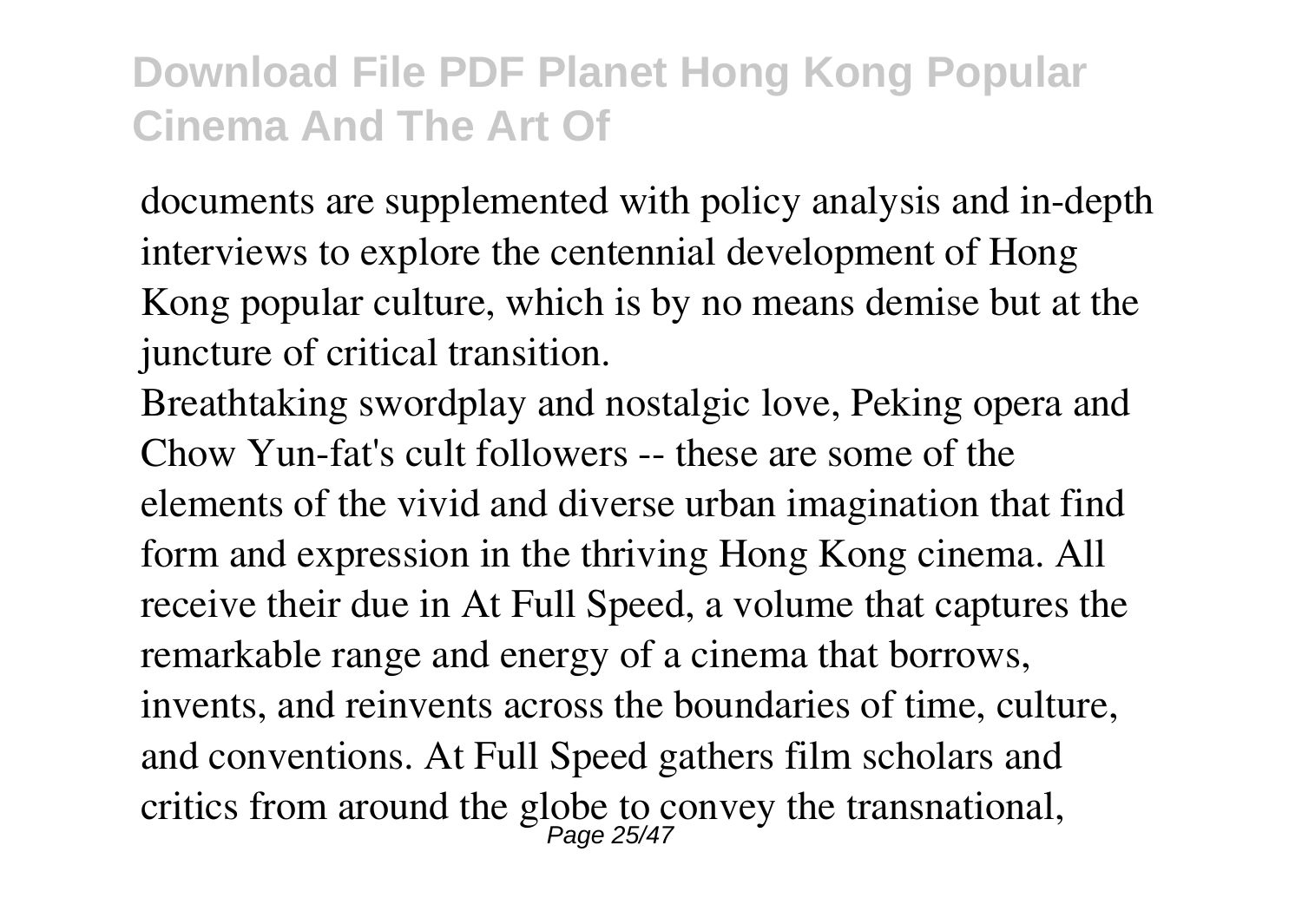multilayered character that Hong Kong films acquire and impart as they circulate worldwide. These writers scrutinize the films they find captivating: from the lesser known works of Law Man and Yuen Woo Ping to such film festival notables as Stanley Kwan and Wong Kar-wai, and from the commercial action, romance, and comedy genres of Jackie Chan, Peter Chan, Steven Chiau, Tsui Hark, John Woo, and Derek Yee to the attempted departures of Evans Chan, Ann Hui, and Clara Law. In this cinema the contributors identify an aesthetics of action, gender-flexible melodramatic excesses, objects of nostalgia, and globally projected local history and identities, as well as an active critical film community. Their work, the most incisive account ever given of one of the world's largest film Page 26/47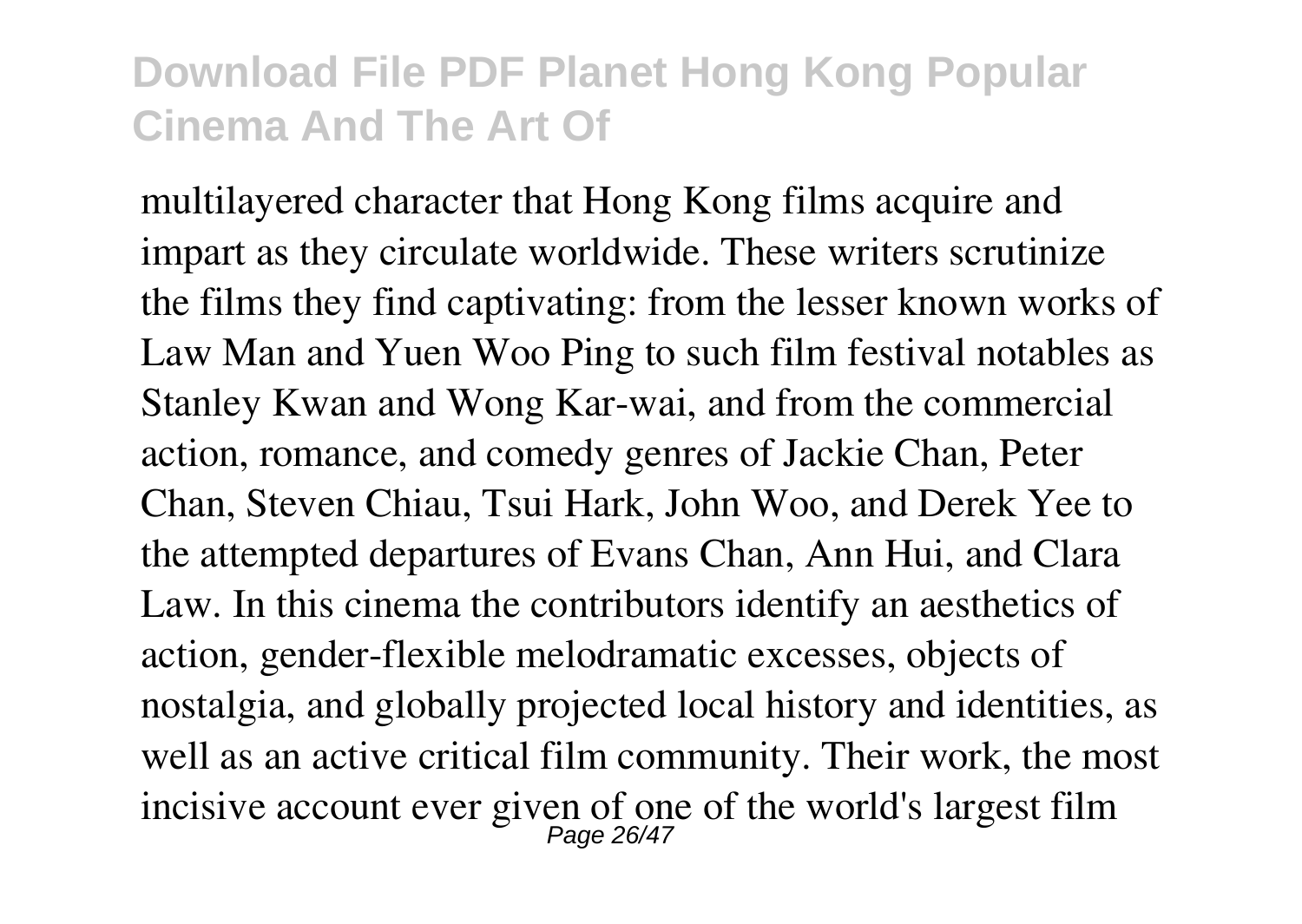industries, brings the pleasures and idiosyncrasies of Hong Kong cinema into clear close-up focus even as it enlarges on the relationships between art and the market, cultural theory and the movies.

Looseleaf for Film History: An Introduction Film Poetics and the Aesthetic of Disturbance Loose Leaf for Film Art: An Introduction Loose Leaf Film Art: an Introduction The Cinema of James Cameron Narration in the Fiction Film *Film is an art form with a language and an aesthetic all its own. Since 1979,*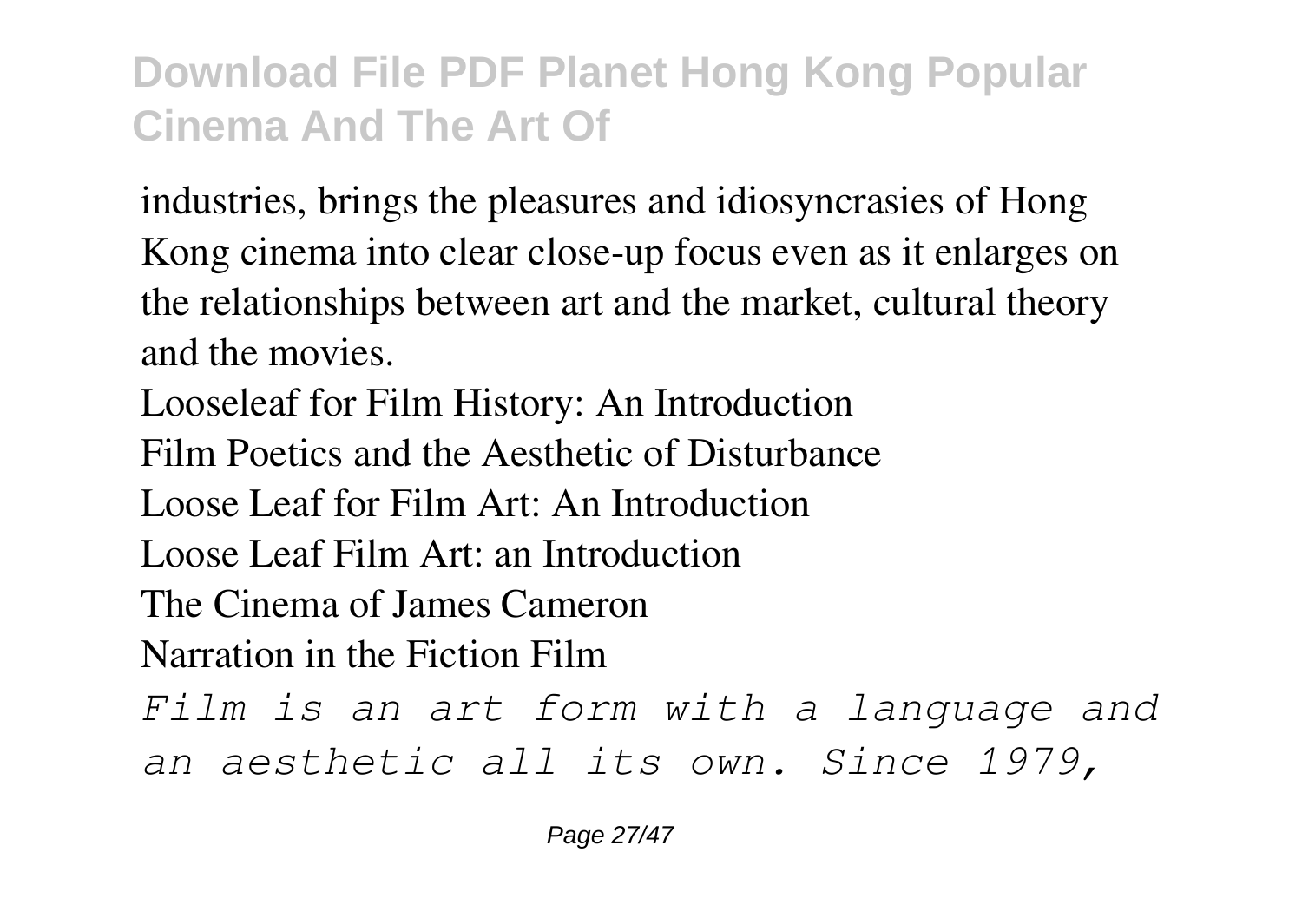*David Bordwell, Kristin Thompson and now, Co-Author, Jeff Smith's Film Art has been the best-selling and most widely respected introduction to the analysis of cinema. Taking a skillscentered approach supported by examples from many periods and countries, the authors help students develop a core set of analytical skills that will enrich their understanding of any film, in any genre. In-depth examples deepen students' appreciation for how creative* Page 28/47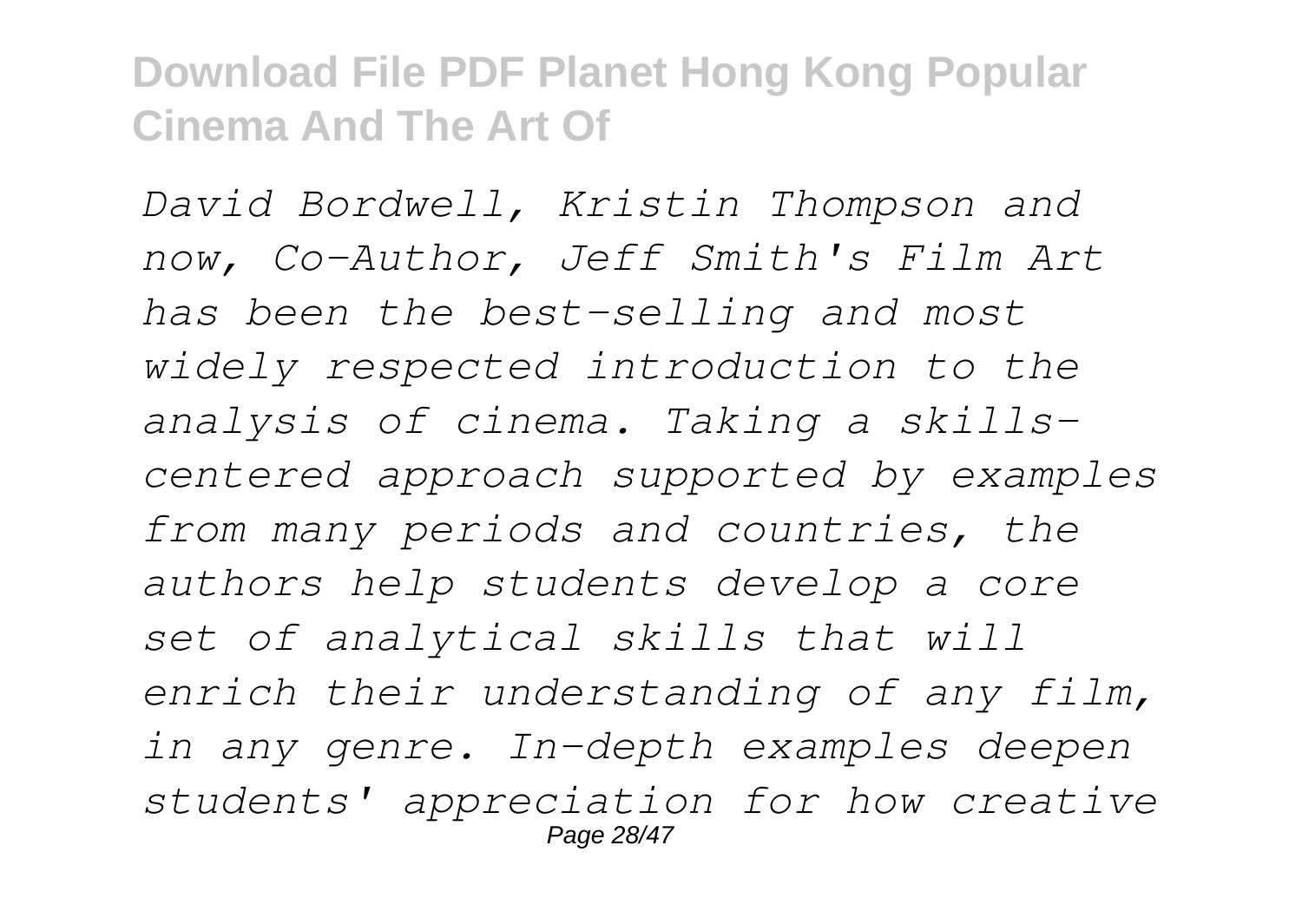*choices by filmmakers affect what viewers experience and how they respond. Film Art is generously illustrated with more than 1,000 frame enlargements taken directly from completed films, providing concrete illustrations of key concepts. Along with updated examples and expanded coverage of digital filmmaking, the twelfth edition of Film Art delivers SmartBook, first and only adaptive reading experience currently available,* Page 29/47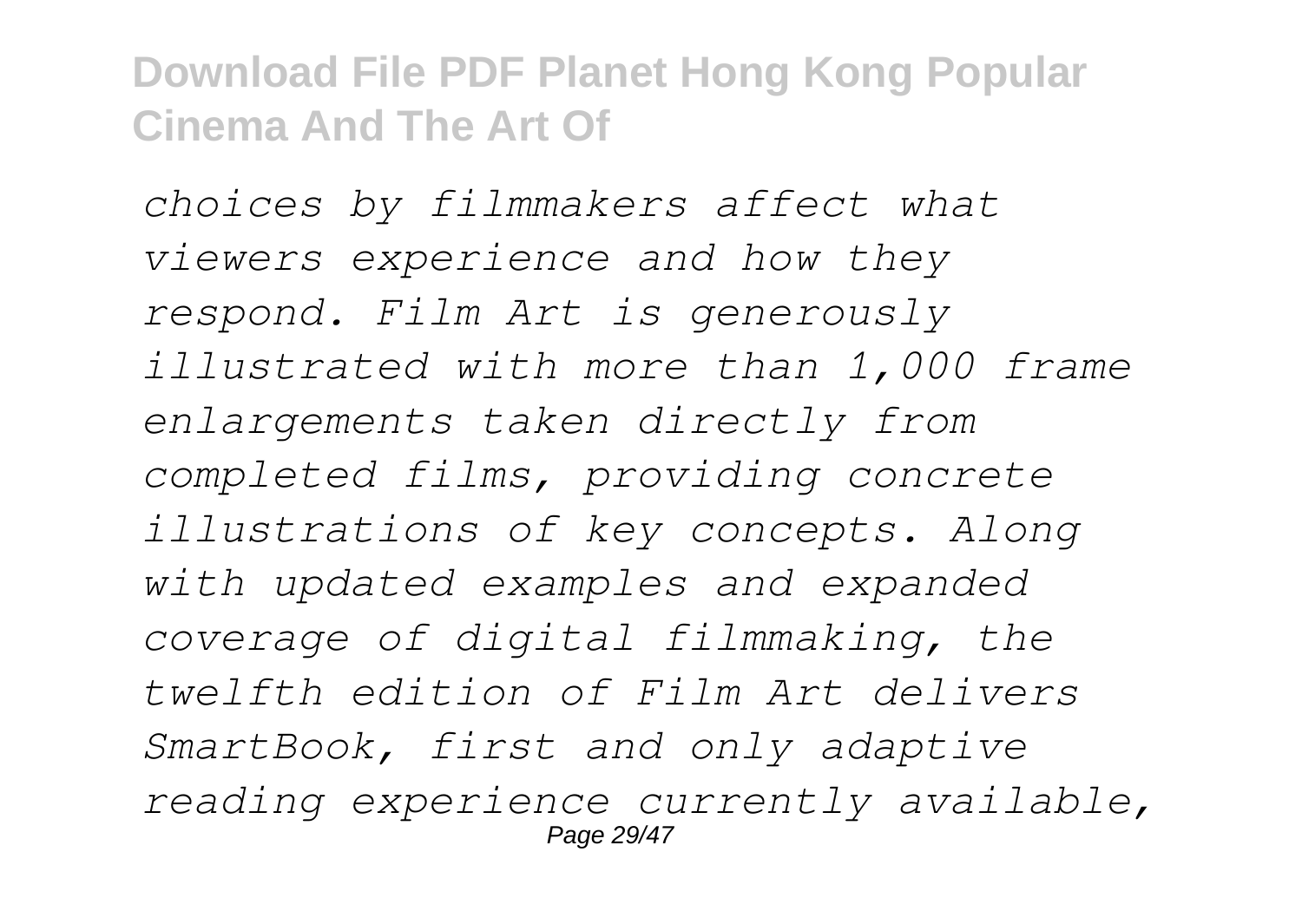*designed to help students stay focused, maximize study time and retain basic concepts.*

*The Analysis of Film brings together the authors studies of classic Hollywood film. It is a book about the methods of close film analysis, the narrative structure of Hollwood film, Hitchcock's work and the role of women. This new edition of Film History has been revised to include recent films, new examples, and updated comprehensive* Page 30/47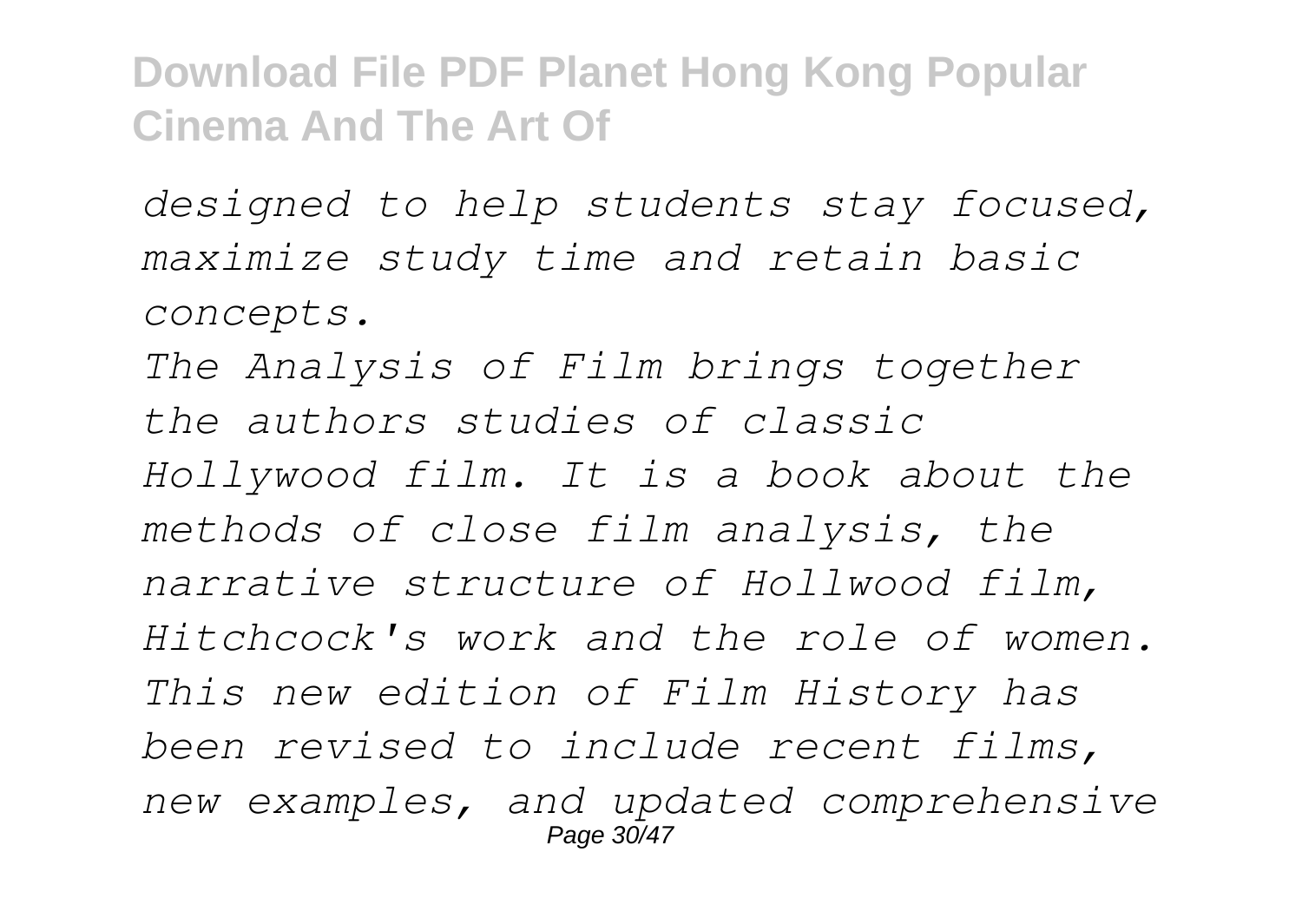*overviews of the rise of streaming services as purveyors of cinematic content as well as the massive disruptions of film production, distribution, and exhibition caused by the COVID-19 pandemic. It is a comprehensive global survey of film and its many genres – from drama and comedy to documentary and experimental – written by three of the discipline's leading scholars. Concepts and events are illustrated with frame enlargements* Page 31/47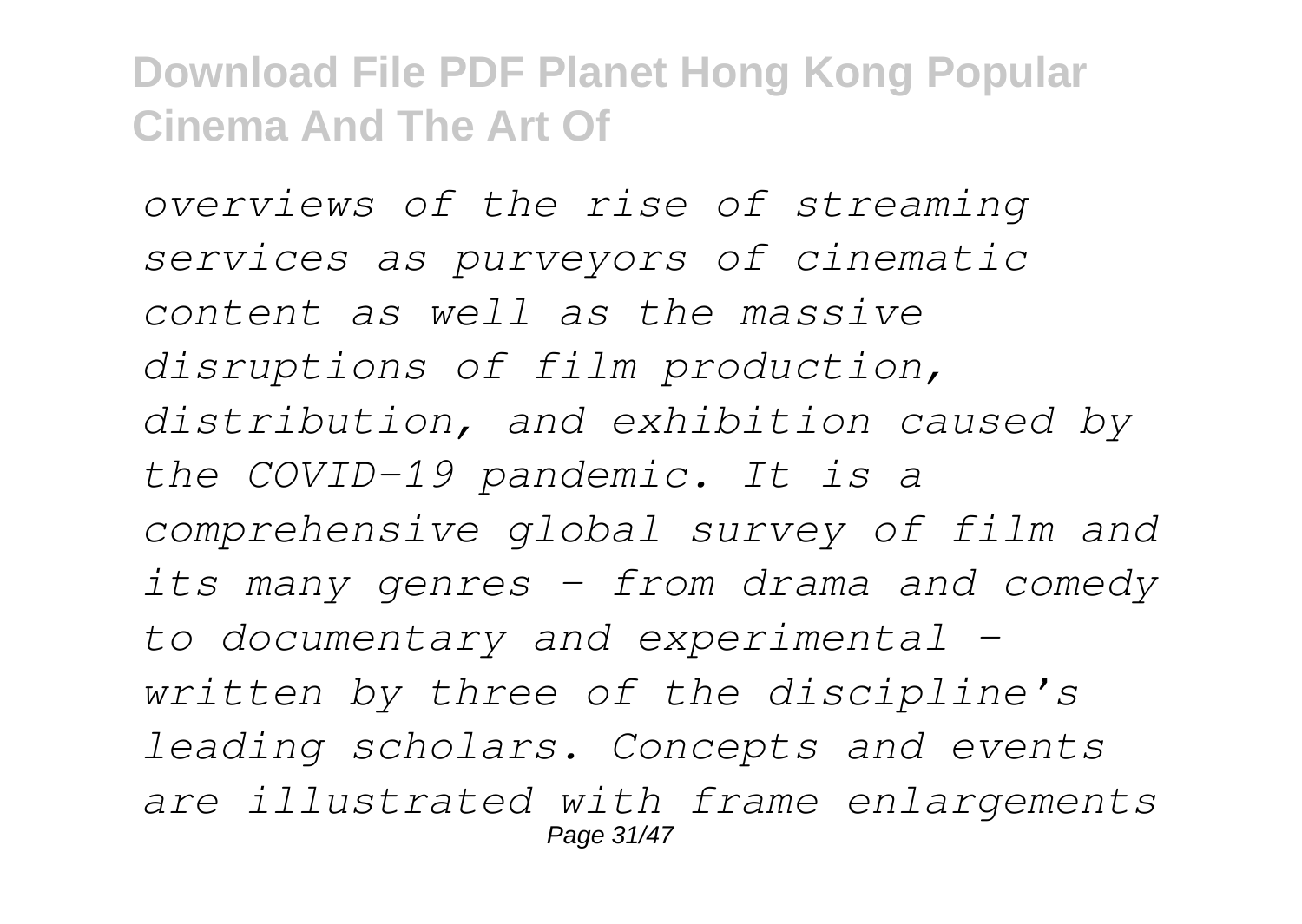*taken from the original sources, giving students more realistic and relevant points of reference than publicity stills. There are 100 new film clips with commentary in McGraw Hill Connect® – the web-based assignment and assessment platform that helps you connect your students to their coursework. Film History is a text that any serious film scholar – professor, undergraduate, or graduate student – will want to read and keep.* Page 32/47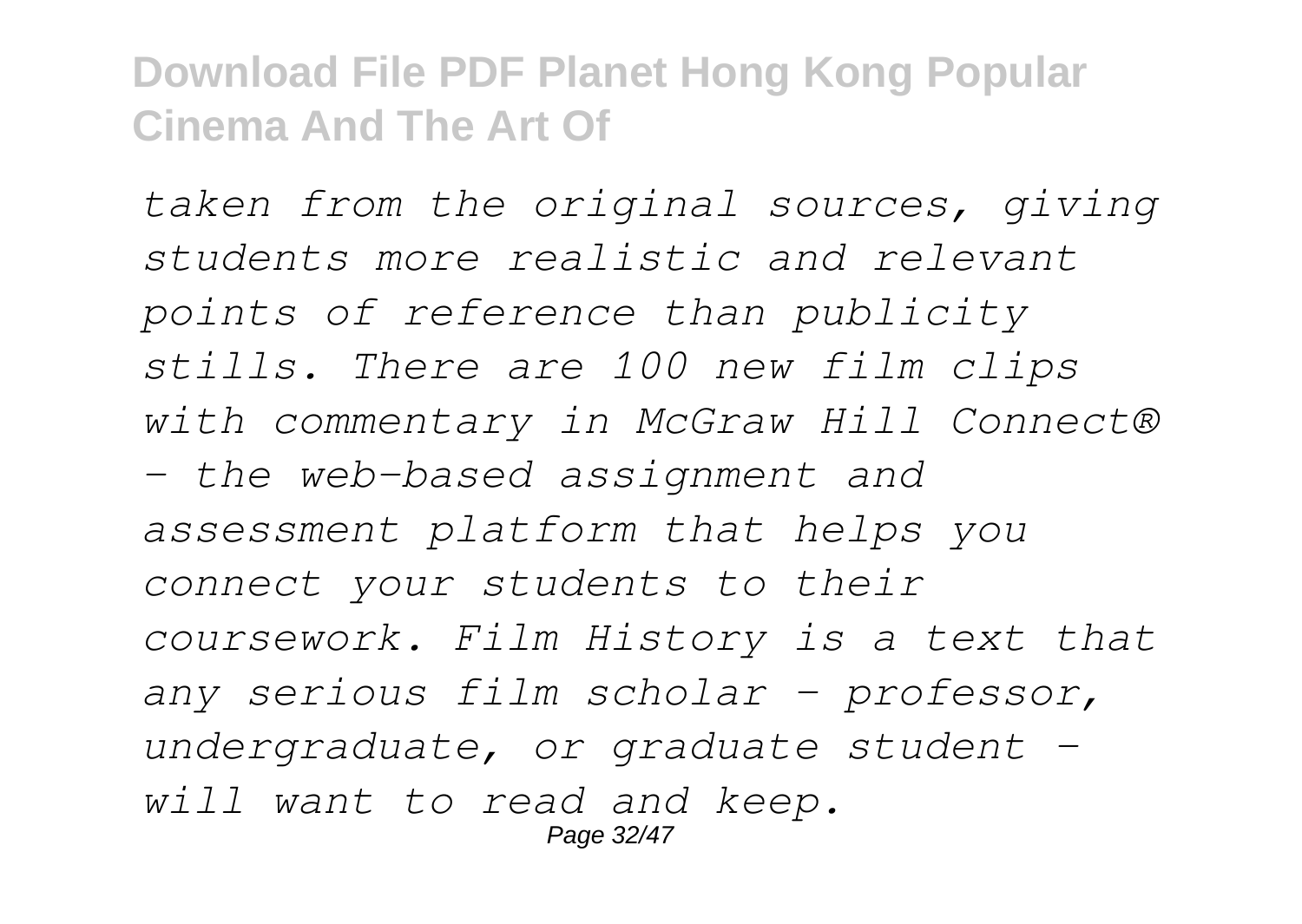*This volume examines Hong Kong cinema in transnational, historical, and artistic contexts. On the History of Film Style The Films of Carl-Theodor Dreyer ISE Film History: an Introduction Historical Dictionary of Hong Kong Cinema Planet Hong Kong The Way Hollywood Tells It*

*Bringing together twenty-five years of work on what he has called the "historical poetics of cinema," David Bordwell presents an*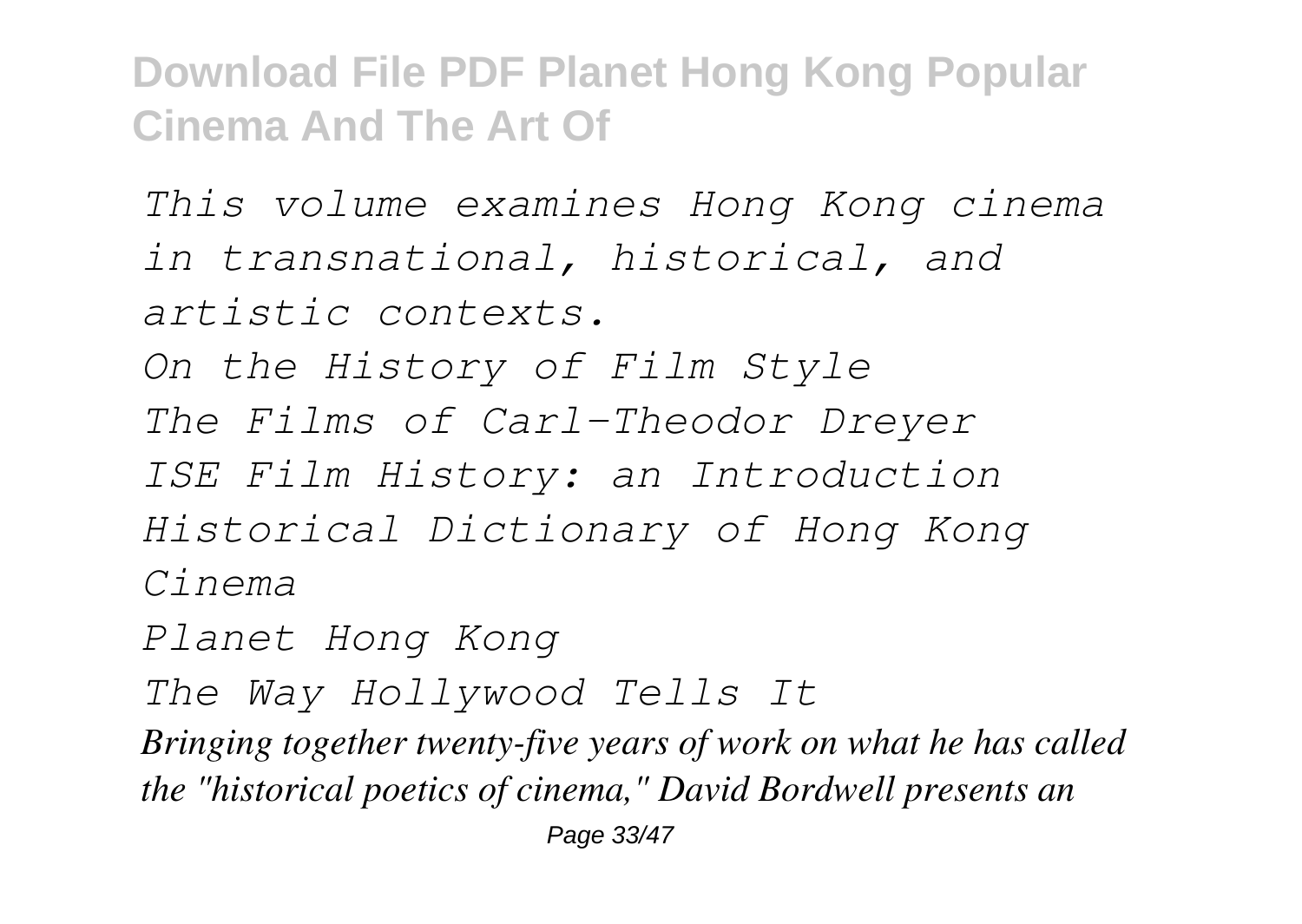*extended analysis of a key question for film studies: how are films made, in particular historical contexts, in order to achieve certain effects? For Bordwell, films are made things, existing within historical contexts, and aim to create determinate effects. Beginning with this central thesis, Bordwell works out a full understanding of how films channel and recast cultural influences for their cinematic purposes. With more than five hundred film stills, Poetics of Cinema is a must-have for any student of cinema.*

*Over the last two decades, Yasujiro Ozu has won international recognition as a major filmmaker. Combining biographical information with discussions of the films' aesthetic strategies and cultural significance, David Bordwell questions the popular image of Ozu as the traditional Japanese artisan and examines the aesthetic nature and functions of his cinema.* Page 34/47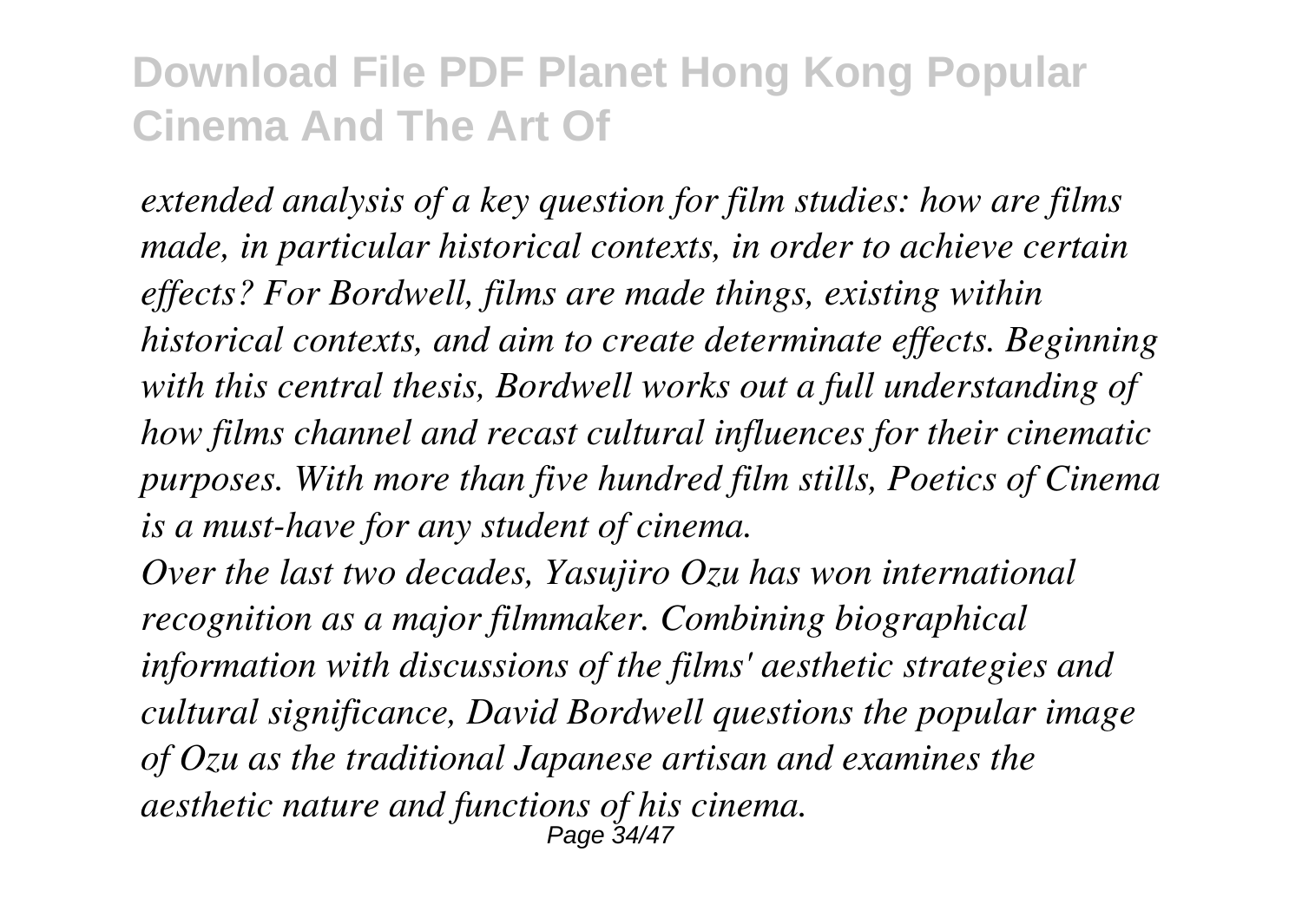*This definitive study of Hong Kong cinema examines the work of directors such as Tsui Hark, John Woo, Ringo Lam, Johnnie To, King Hu, and Wong Kar Wai.*

*David Bordwell's new book is at once a history of film criticism, an analysis of how critics interpret film, and a proposal for an alternative program for film studies. It is an anatomy of film criticism meant to reset the agenda for film scholarship. As such Making Meaning should be a landmark book, a focus for debate from which future film study will evolve. Bordwell systematically maps different strategies for interpreting films and making meaning, illustrating his points with a vast array of examples from Western film criticism. Following an introductory chapter that sets out the terms and scope of the argument, Bordwell goes on to show how critical institutions constrain and contain the very practices* Page 35/47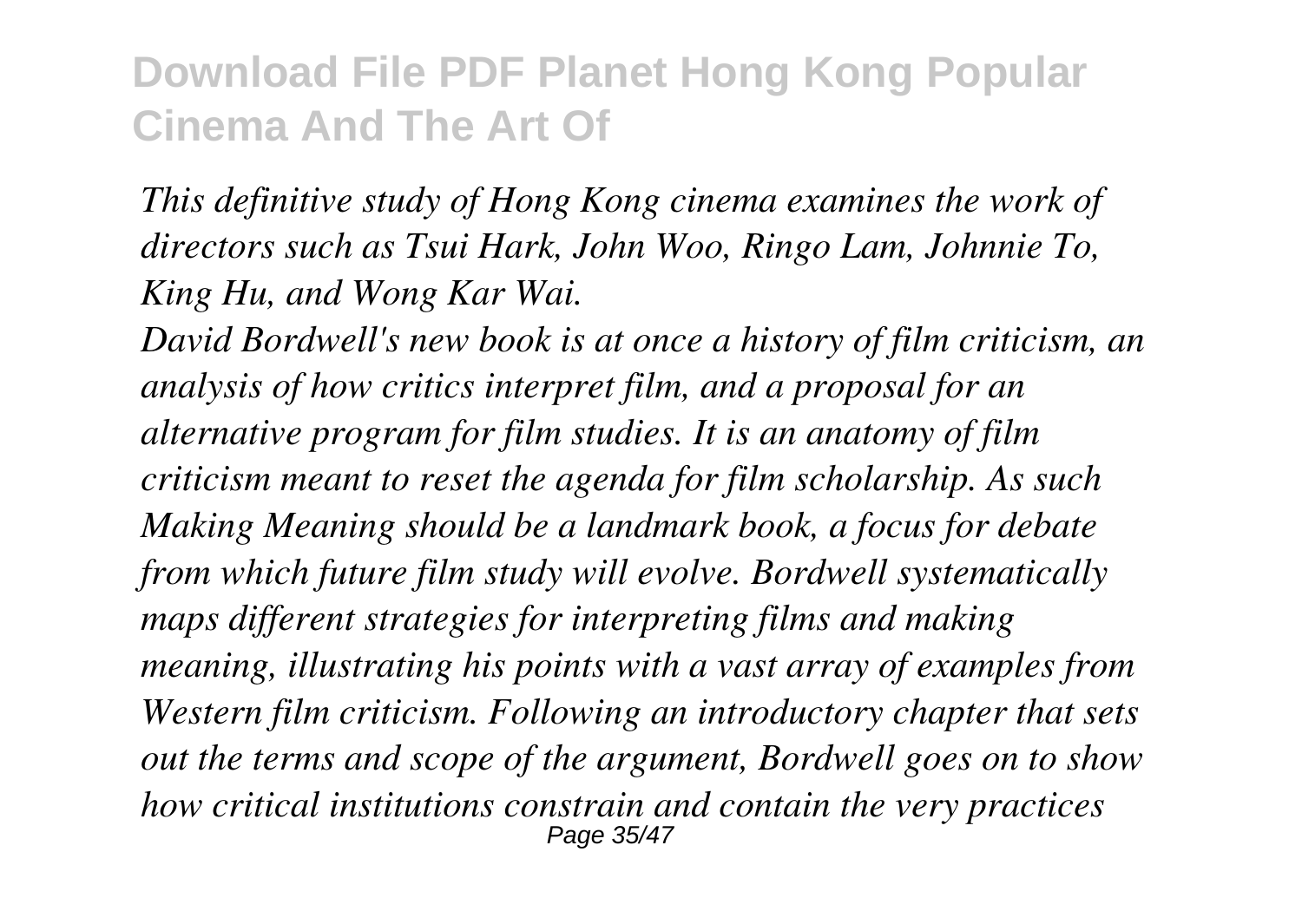*they promote, and how the interpretation of texts has become a central preoccupation of the humanities. He gives lucid accounts of the development of film criticism in France, Britain, and the United States since World War II; analyzes this development through two important types of criticism, thematic-explicatory and symptomatic; and shows that both types, usually seen as antithetical, in fact have much in common. These diverse and even warring schools of criticism share conventional, rhetorical, and problem-solving techniques--a point that has broad-ranging implications for the way critics practice their art. The book concludes with a survey of the alternatives to criticism based on interpretation and, finally, with the proposal that a historical poetics of cinema offers the most fruitful framework for film analysis. Bodies in Heroic Motion*

Page 36/47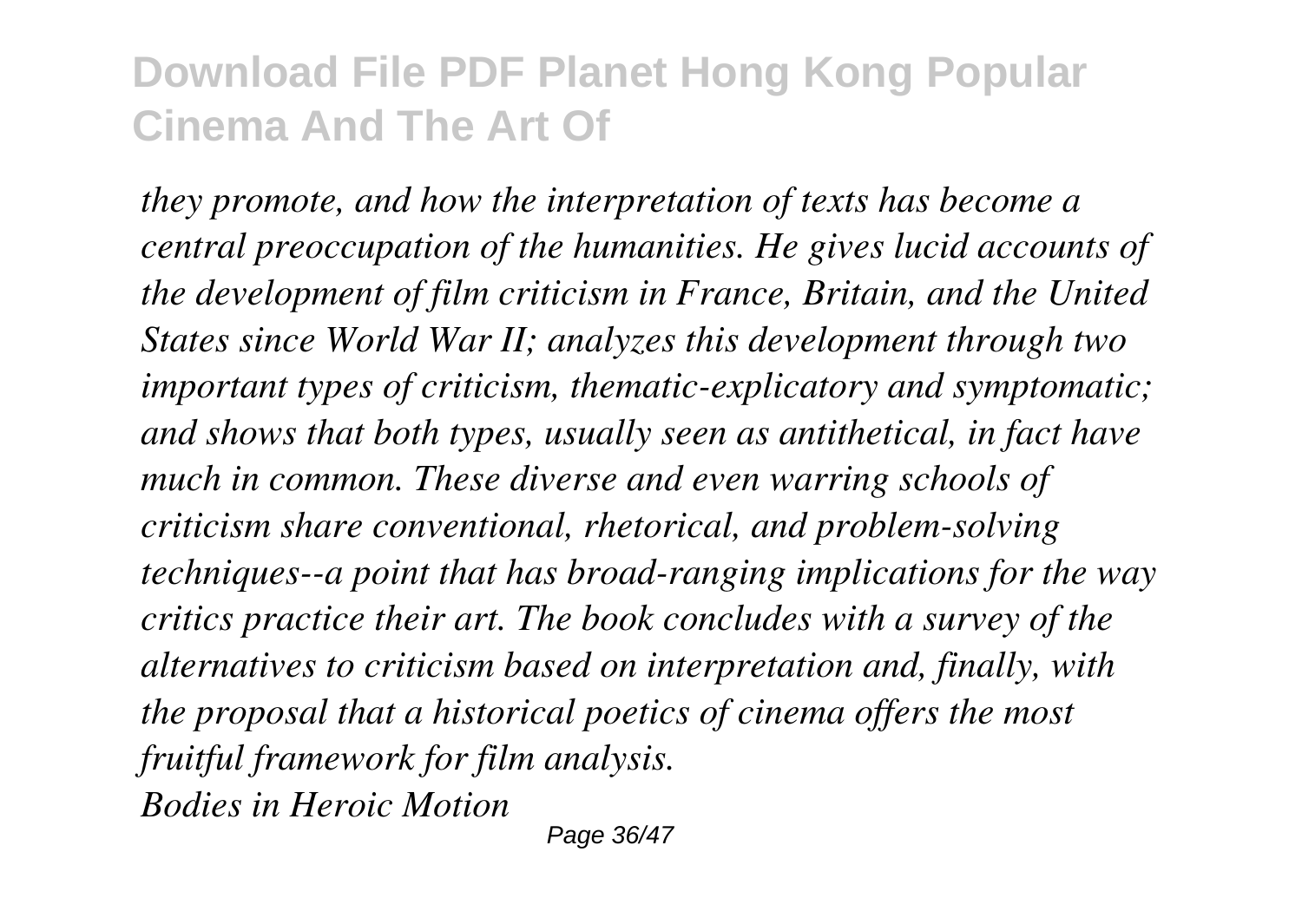*Hong Kong Cinema in a Borderless World Inference and Rhetoric in the Interpretation of Cinema Observations on the Art, Craft, and Business of Filmmaking Popular Cinema and the Art of Entertainment Cinema, New Technologies, and the Home*

**Hollywood moviemaking is one of the constants of American life, but how much has it changed since the glory days of the big studios? David Bordwell argues that the principles of visual storytelling created in the studio era are alive and well, even in today's bloated blockbusters. American filmmakers have created a durable tradition—one that we should not be ashamed to call artistic, and one that survives in both**

Page 37/47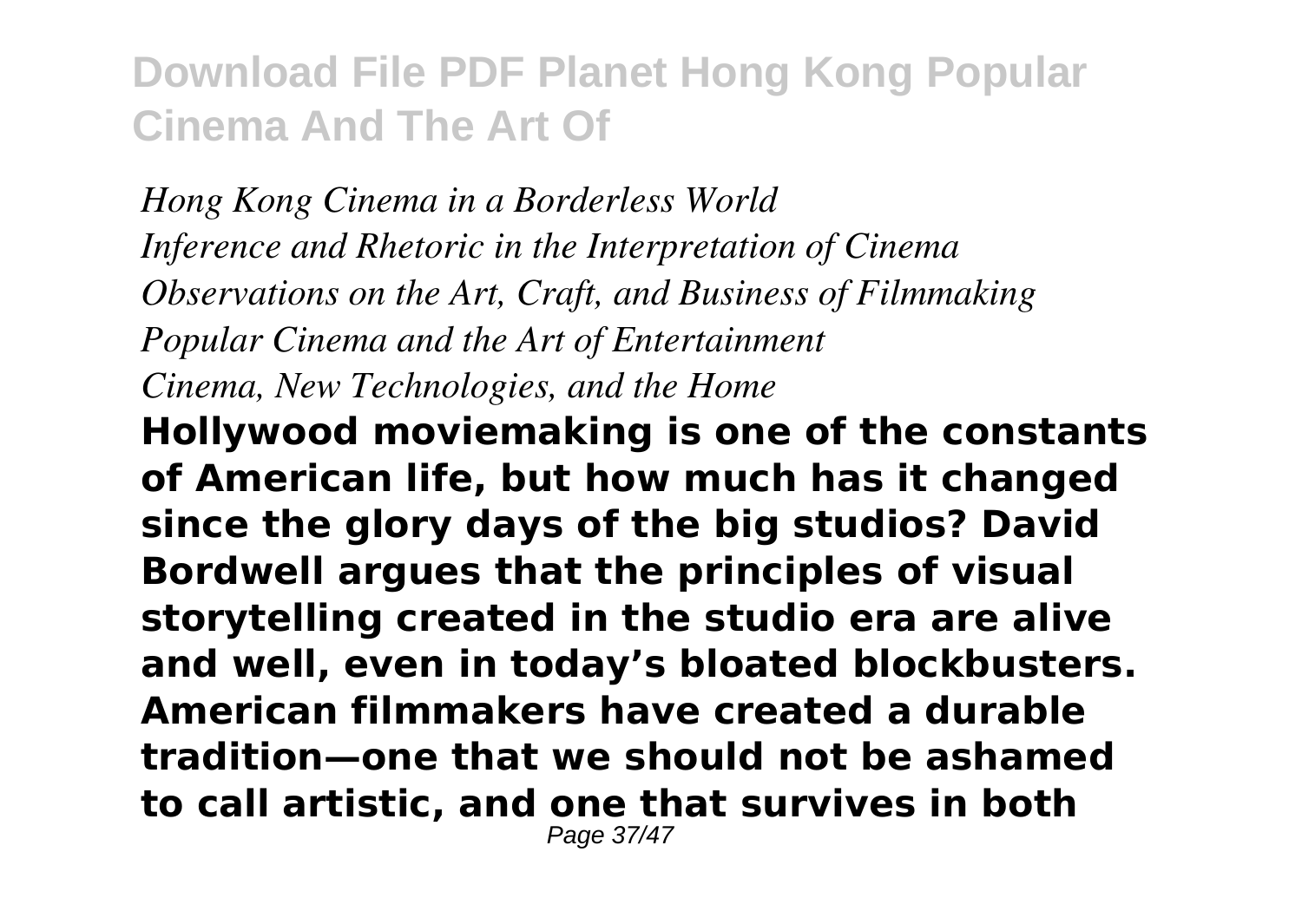**mainstream entertainment and niche-marketed indie cinema. Bordwell traces the continuity of this tradition in a wide array of films made since 1960, from romantic comedies like Jerry Maguire and Love Actually to more imposing efforts like A Beautiful Mind. He also draws upon testimony from writers, directors, and editors who are acutely conscious of employing proven principles of plot and visual style. Within the limits of the "classical" approach, innovation can flourish. Bordwell examines how imaginative filmmakers have pushed the premises of the system in films such as JFK, Memento, and Magnolia. He discusses**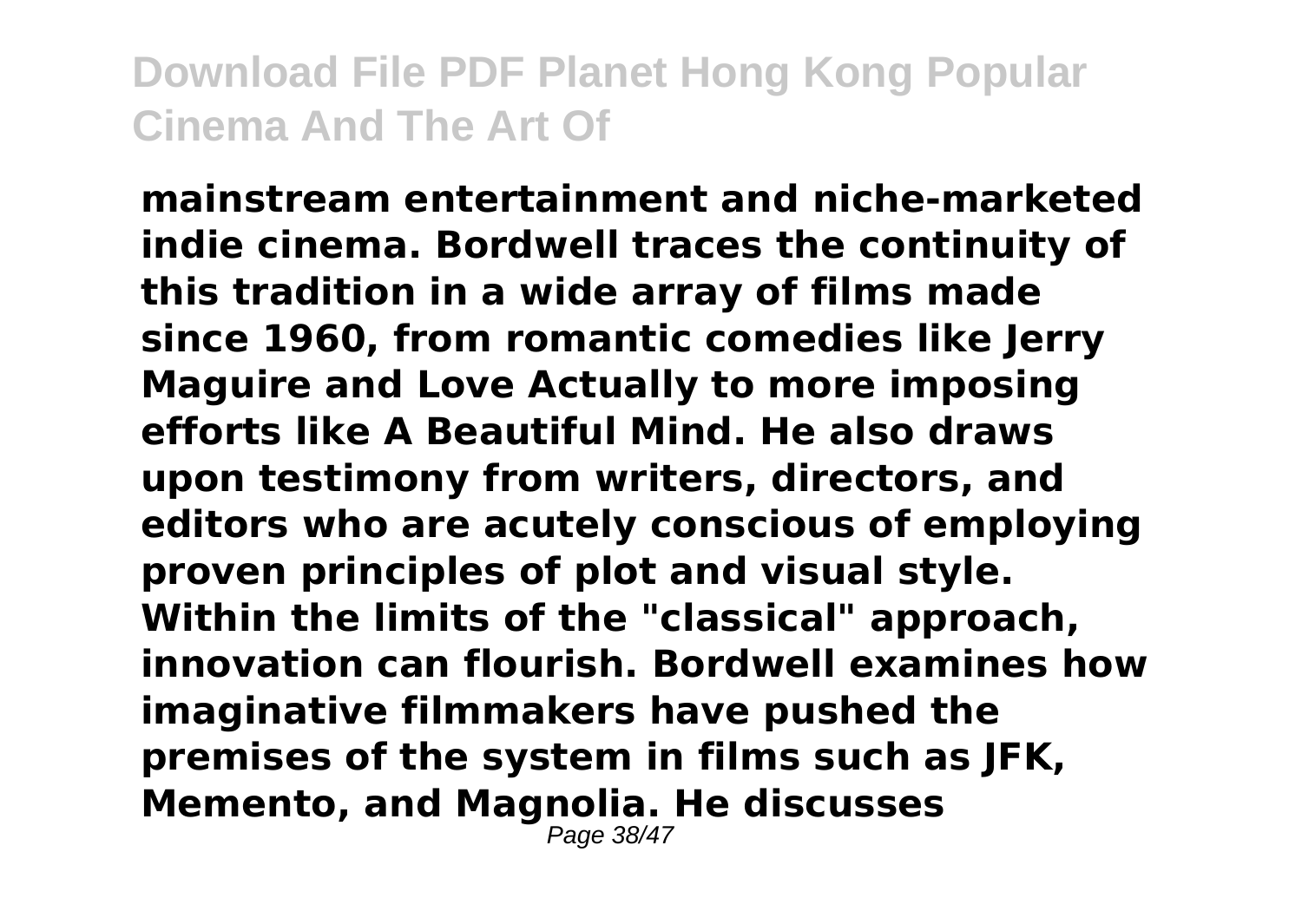**generational, technological, and economic factors leading to stability and change in Hollywood cinema and includes close analyses of selected shots and sequences. As it ranges across four decades, examining classics like American Graffiti and The Godfather as well as recent success like The Lord of the Rings: The Two Towers, this book provides a vivid and engaging interpretation of how Hollywood moviemakers have created a vigorous, resourceful tradition of cinematic storytelling that continues to engage audiences around the world.**

**Since the 1960s, Hong Kong cinema has helped** Page 39/4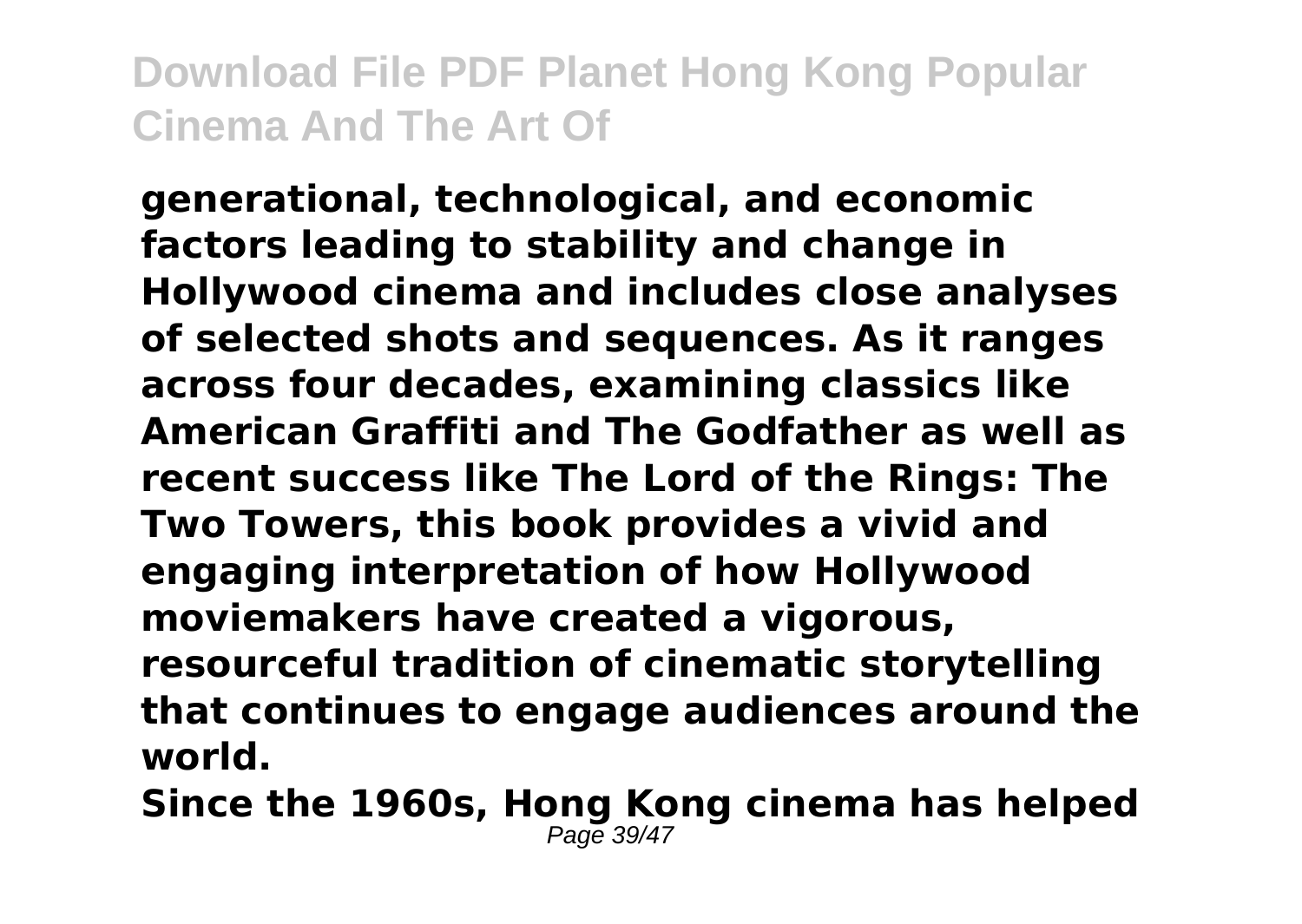**to shape one of the world's most popular cultural genres: action cinema. Hong Kong action films have proved popular over the decades with audiences worldwide, and they have seized the imaginations of filmmakers working in many different cultural traditions and styles. How do we account for this appeal, which changes as it crosses national borders? Hong Kong Connections brings leading film scholars together to explore the uptake of Hong Kong cinema in Japan, Korea, India, Australia, France and the US as well as its links with Taiwan, Singapore and the Chinese mainland. In the process, this collective study examines** Page 40/47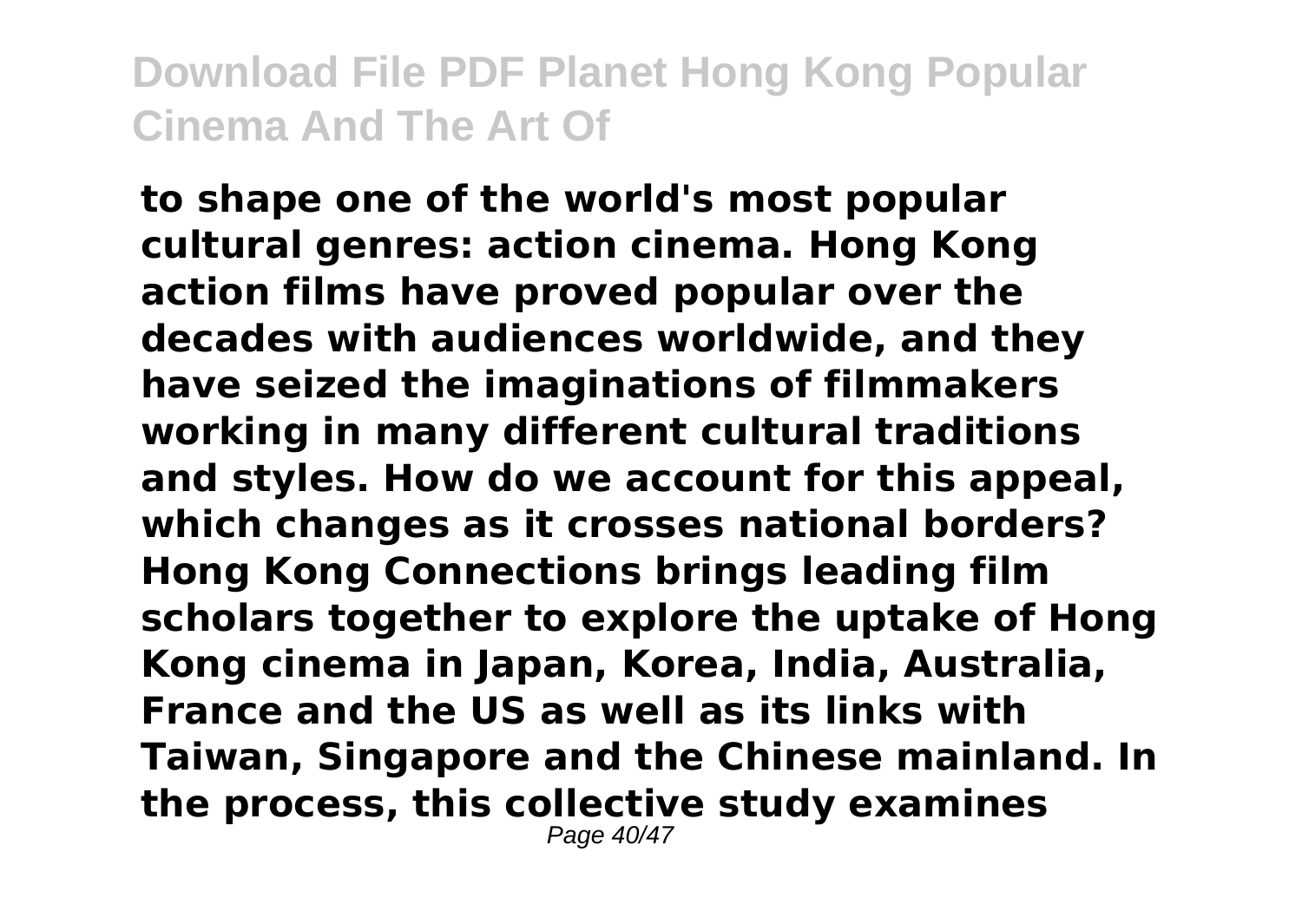**diverse cultural contexts for action cinema's popularity, and the problems involved in the transnational study of globally popular forms suggesting that in order to grasp the history of Hong Kong action cinema's influence we need to bring out the differences as well as the links that constitute popularity.**

**Bordwell scrutinizes the theories of style launched by various film historians and celebrates a century of cinema. The author examines the contributions of many directors and shows how film scholars have explained stylistic continuity and change. Film is an art form with a language and an** Page 41/47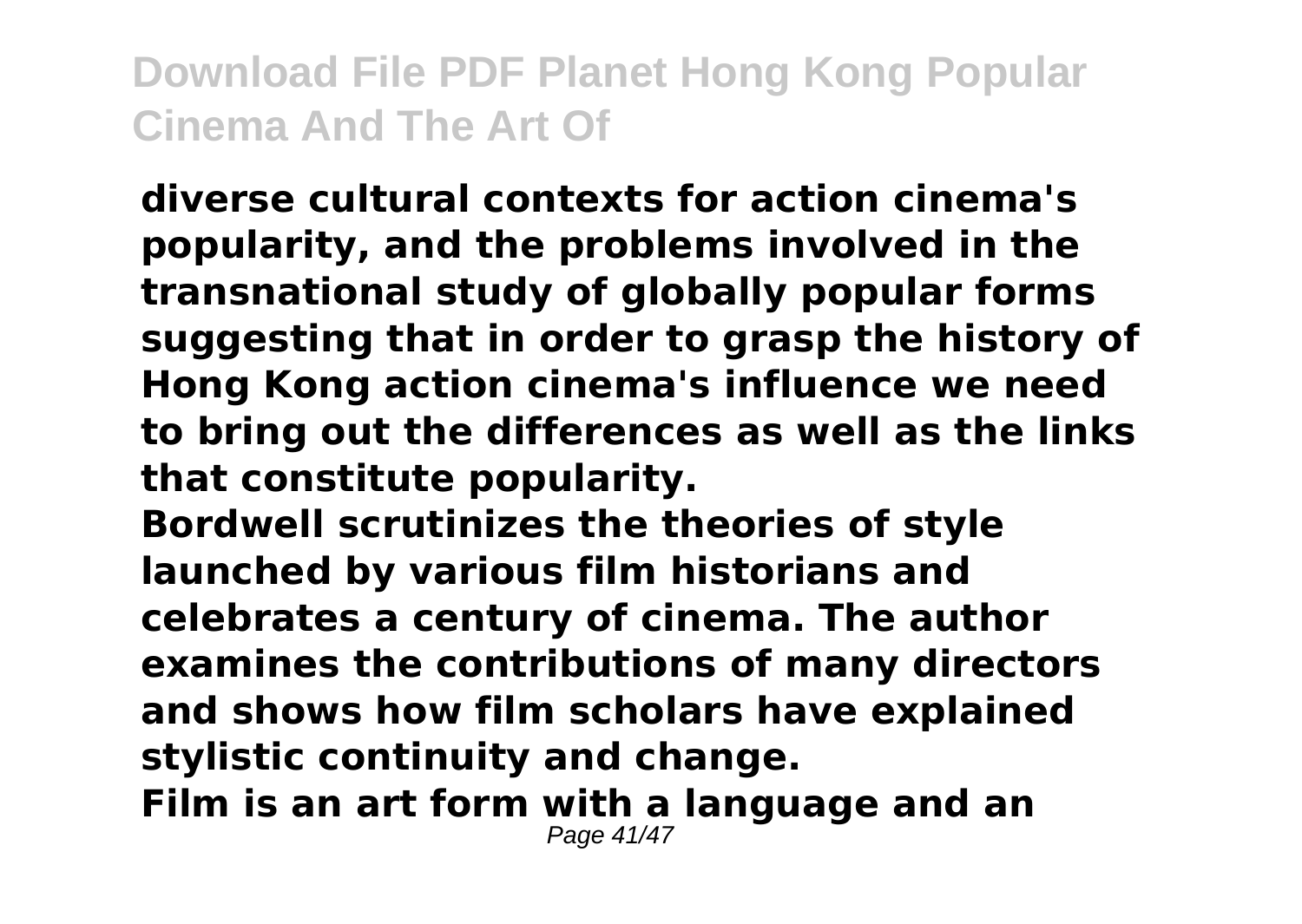**aesthetic all its own. Film Art has been the bestselling and most widely respected introduction to the analysis of cinema. Taking a skillscentred approach supported by examples from many periods and countries, the authors help students develop a core set of analytical skills that will enrich their understanding of any film, in any genre. In-depth examples deepen students' appreciation for how creative choices by filmmakers affect what viewers experience and how they respond. Film Art is generously illustrated with more than 1,000 frame enlargements taken directly from completed films, providing concrete illustrations of key** Page 42/47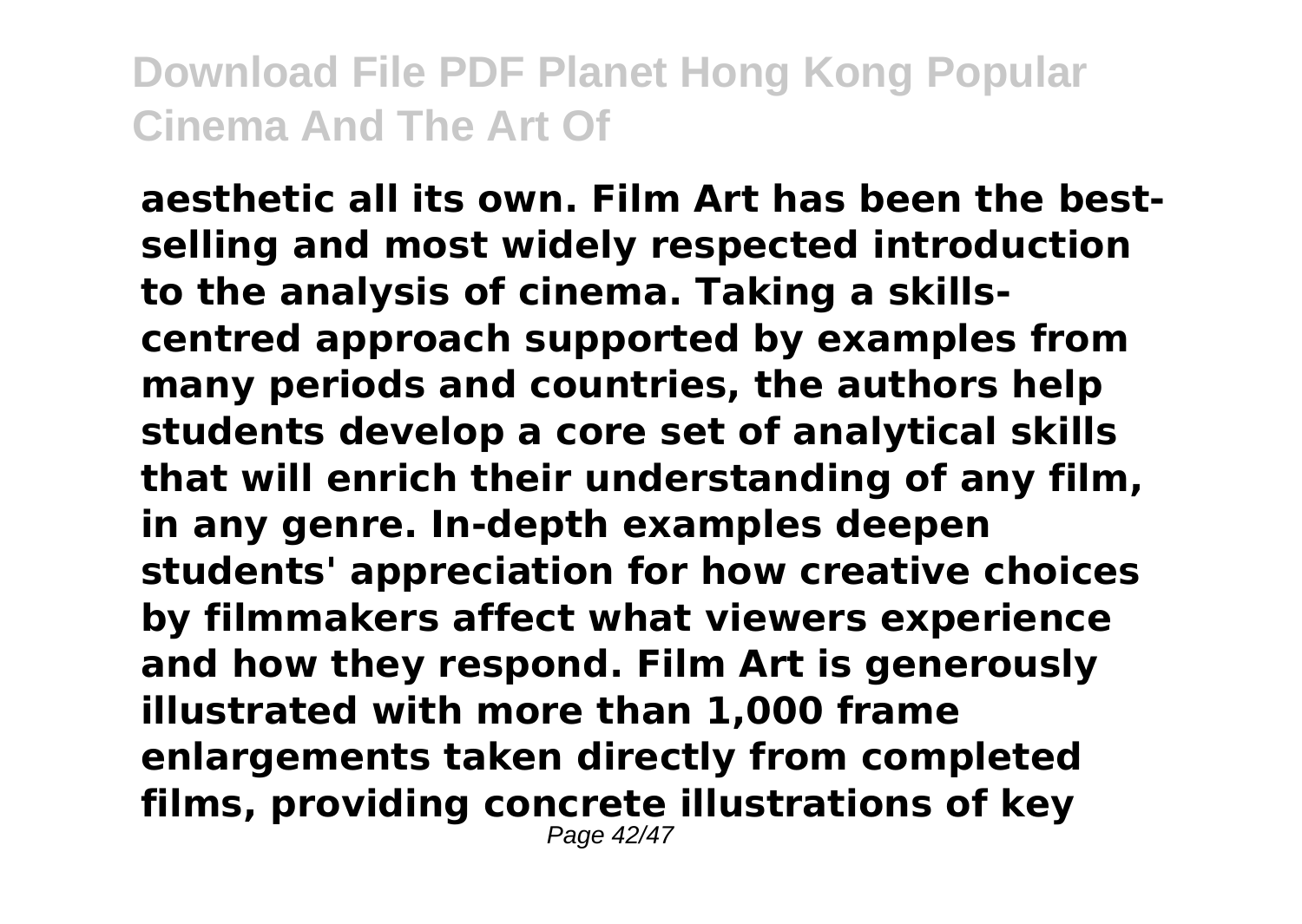**concepts. Along with updated examples and expanded coverage of digital filmmaking, this twelfth edition delivers SmartBook, the first and only adaptive reading experience currently available, designed to help students stay focused, maximise study time and retain basic concepts.**

**On Cinematic Staging**

**History, Arts, Identity**

**Coloniser, Motherland and Self**

**The Analysis of Film**

**Worlding Film, Television, and Pop Music**

#### **The Cinema of Eisenstein**

Examining Hong Kong cinema from its inception in 1913 to Page 43/47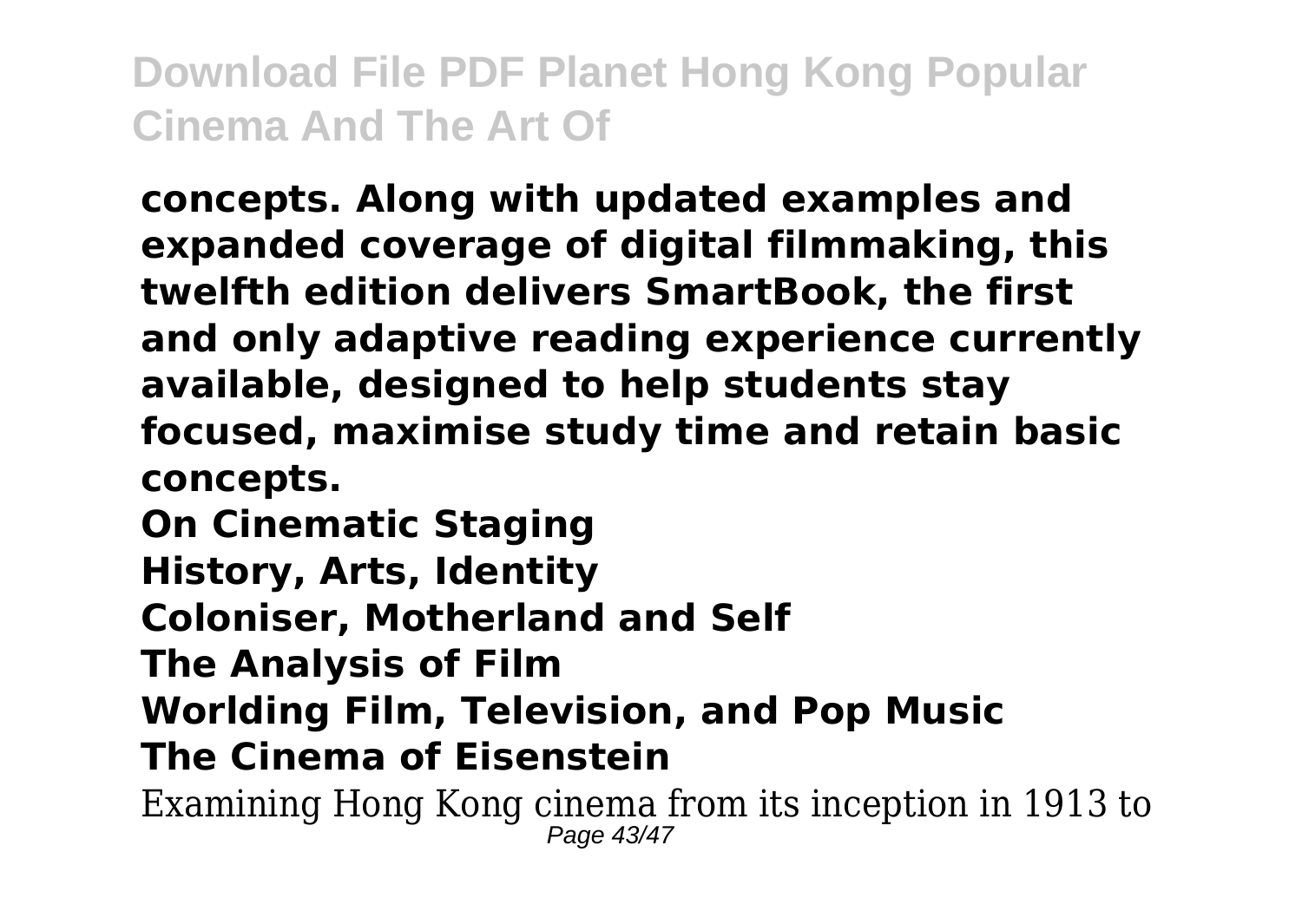the end of the colonial era, this work explains the key areas of production, market, film products and critical traditions. Hong Kong Cinema considers the different political formations of Hong Kong's culture as seen through the cinema, and deals with the historical, political, economic and cultural relations between Hong Kong cinema and other Chinese film industries on the mainland, as well as in Taiwan and South-East Asia. Discussion covers the concept of 'national cinema' in the context of Hong Kong's status as a quasi-nation with strong links to both the 'motherland' (China) and the 'coloniser' (Britain), and also argues that Hong Kong cinema is a national cinema only in an incomplete and ambiguous sense.

Film is an art form with a language and an aesthetic all its  $P$ age  $44/47$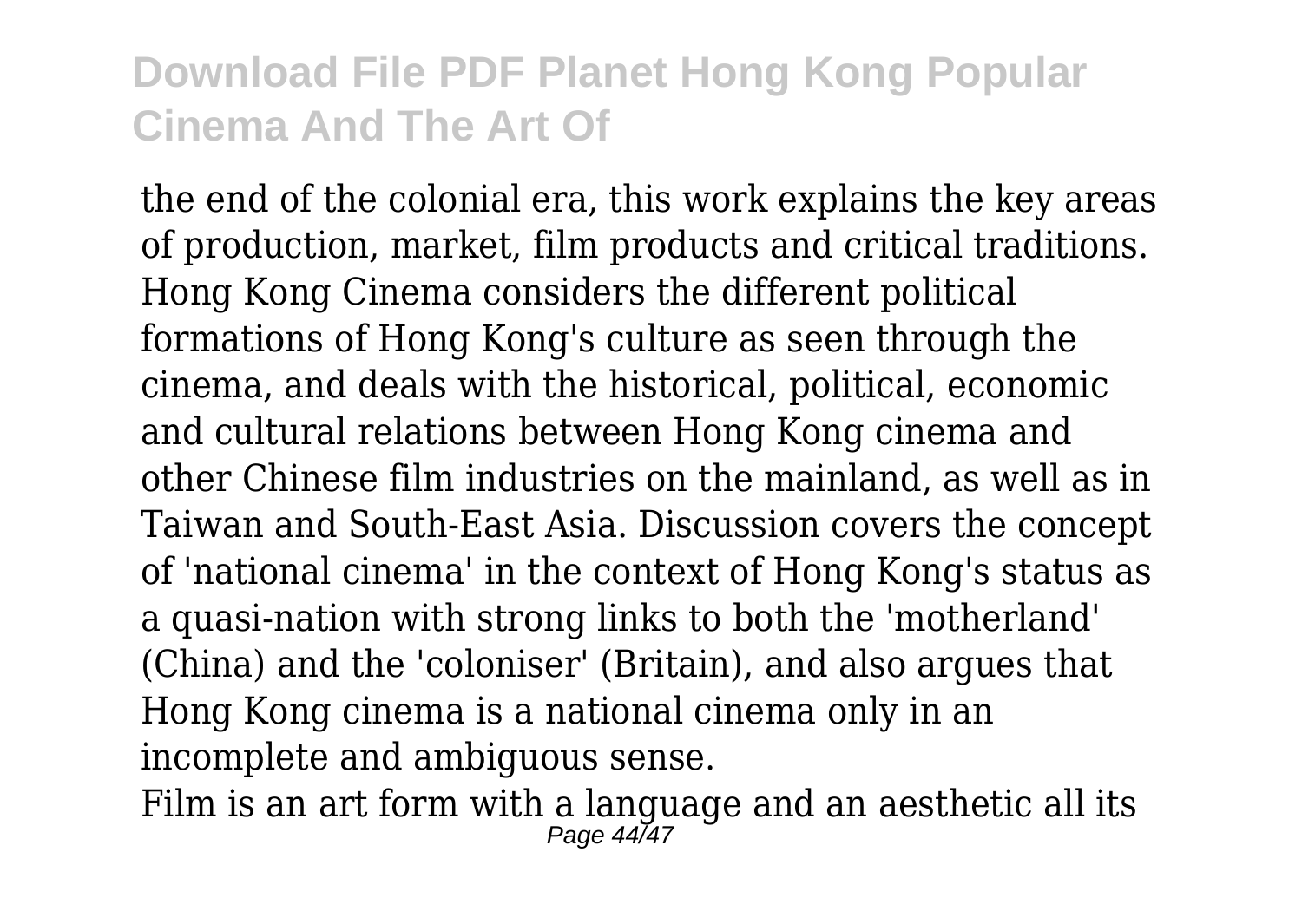own. Since 1979, David Bordwell and Kristin Thompson's Film Art has been the best-selling and most widely respected introduction to the analysis of cinema. Taking a skills-centered approach supported by examples from many periods and countries, the authors help students develop a core set of analytical skills that will enrich their understanding of any film, in any genre. In-depth examples deepen students' appreciation for how creative choices by filmmakers affect what viewers experience and how they respond. Film Art is generously illustrated with more than 1,000 frame enlargements taken directly from completed films, providing concrete illustrations of key concepts. Along with updated examples and expanded coverage of digital filmmaking, the tenth edition also offers Connect for Page 45/47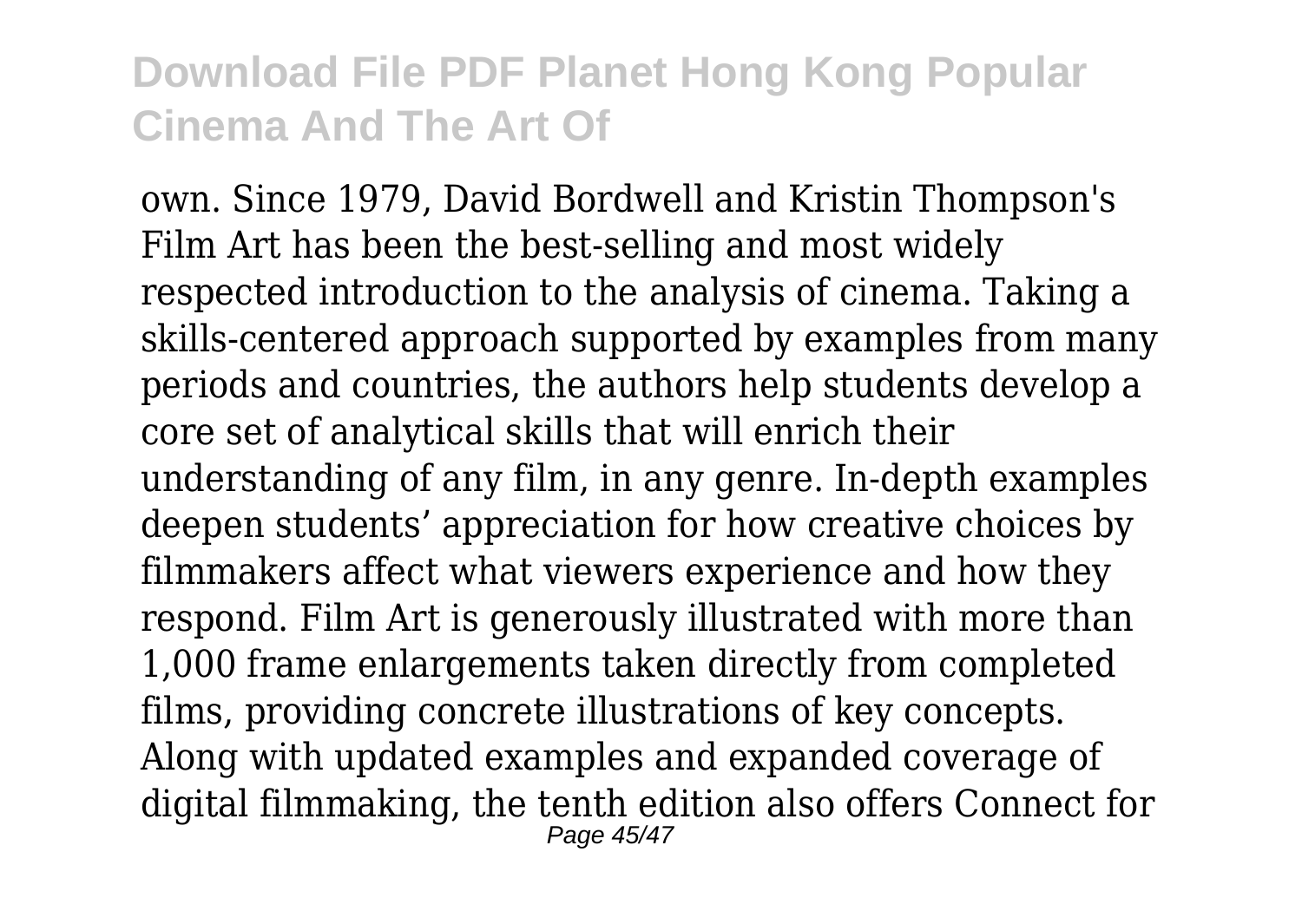Film Art, a digital solution that includes multimedia tutorials along with web-based assignment and assessment tools.

The Cinema of Eisenstein is David Bordwell's comprehensive analysis of the films of Sergei Eisenstein, arguably the key figure in the entire history of film. The director of such classics as Potemkin, Ivan the Terrible, October, Strike, and Alexander Nevsky, Eisenstein theorized montage, presented Soviet realism to the world, and mastered the concept of film epic. Comprehensive, authoritative, and illustrated throughout, this classic work deserves to be on the shelf of every serious student of cinema.

Film Art